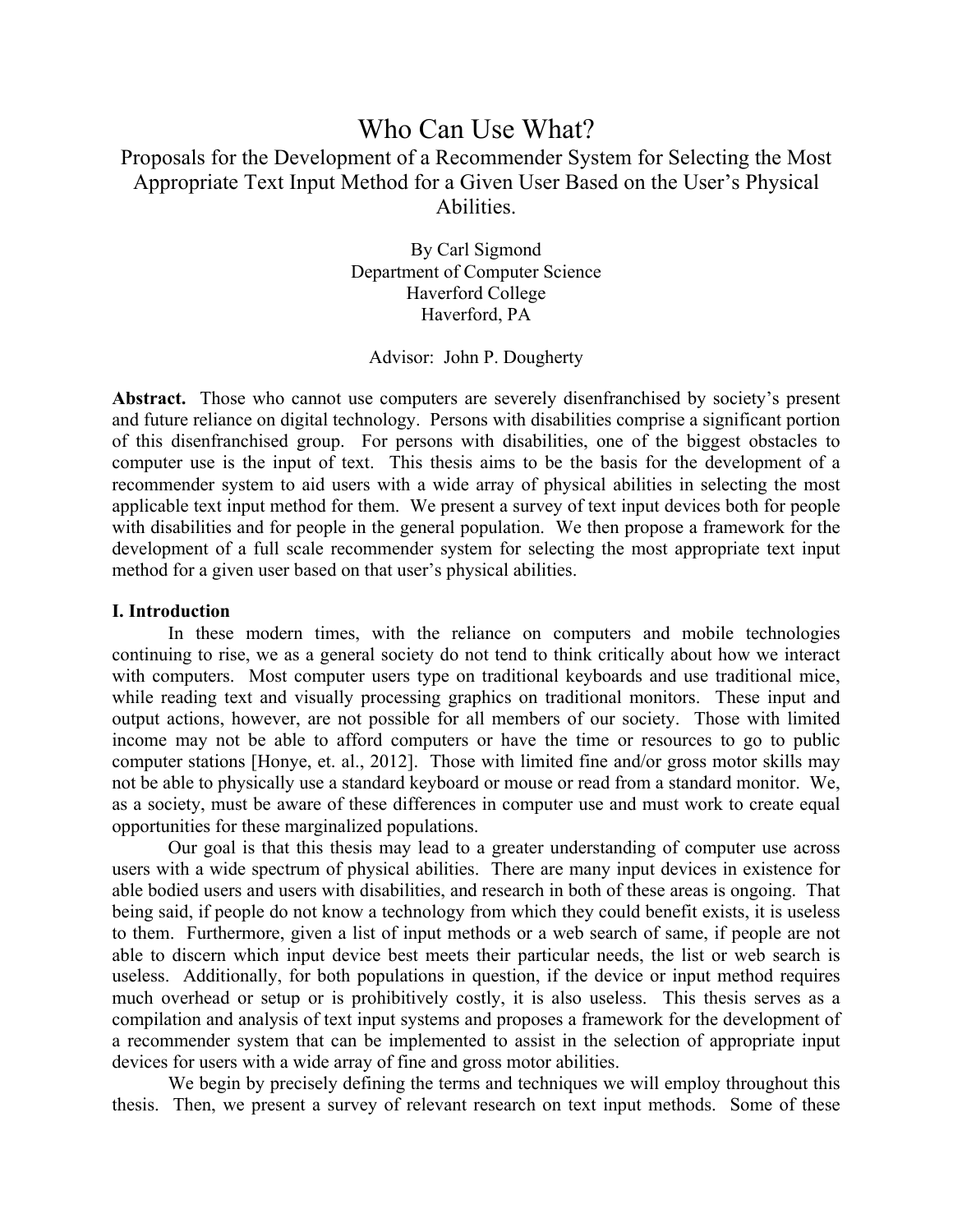methods are targeted at the general population, while others were designed for use by people with disabilities. We proceed by comparing select input methods to what we deem as the standard and most widespread input method - the traditional computer keyboard - identifying similarities and differences. We then propose a framework for the development of a recommender system that will be able to suggest a ranked order of input devices based on a user's specific abilities, and we will discuss how such a system may be implemented. We hope that our proposed recommender system could help those with and without disabilities determine which input methods may be most beneficial for them. A summary with ideas for further research concludes this thesis.

### **II. Definitions of Terms**

In order to proceed, we must provide a base of knowledge on which our analysis can sit. We define someone who has a physical disability as a person who has a motor condition that substantially inhibits one or more major life activities. This definition is consistent with that of the Americans with Disabilities Act [Americans with Disabilities Act of 1990]. The cause of this condition could be neurological, possibly stemming from the aging process or a physical accident, or it could be from an amputation or other non-neurological impairment. The disabilities referenced in further sections of this thesis include but are not limited to cerebral palsy, Parkinson's Disease, Multiple Sclerosis, and spinal cord injuries that restrict motor control from the neck down. For the purpose of this thesis, we are only concerned with physical disabilities which alter a person's use of a traditional keyboard.

We will be investigating various input methods that may or may not have been designed for people with disabilities but nonetheless are used by this population. Some of these technologies are common knowledge to most computer users and people in academia, while others are more obscure. What follows are definitions of the technologies discussed throughout this thesis:

- *Voice recognition:* automatic interpretation of vocalized words or sounds into computer text or commands
- *Sign Language recognition*: automatic interpretation of standard sign language via cameras and/or sensitized gloves
- *Eye gaze tracking:* use of infrared or other technologies to detect where a user is looking on the screen, and thereby control a mouse, which could interact with an on-screen keyboard
- *Stylus input:* detection of the movement or taps of a stylus across a sensitized surface and interpretation of those movements or taps
- *Handwriting recognition:* automatic interpretation of stylus gestures aimed to simulate paper handwriting
- *Foot movement recognition:* interpretation of foot movement to input text or control cursor or pointer positioning
- *Switch input:* use of a single or limited number of switches to interact with software to input text and/or control user interfaces

*Temporal switch input* is a form of switch input which relies on the user being able to, not only accurately hit one or more switches, but hit them at particular points in time. The element of time provides for increased functionality with a limited number of switches. Temporal switch input, as well as the other input methods described above will be referenced throughout this thesis.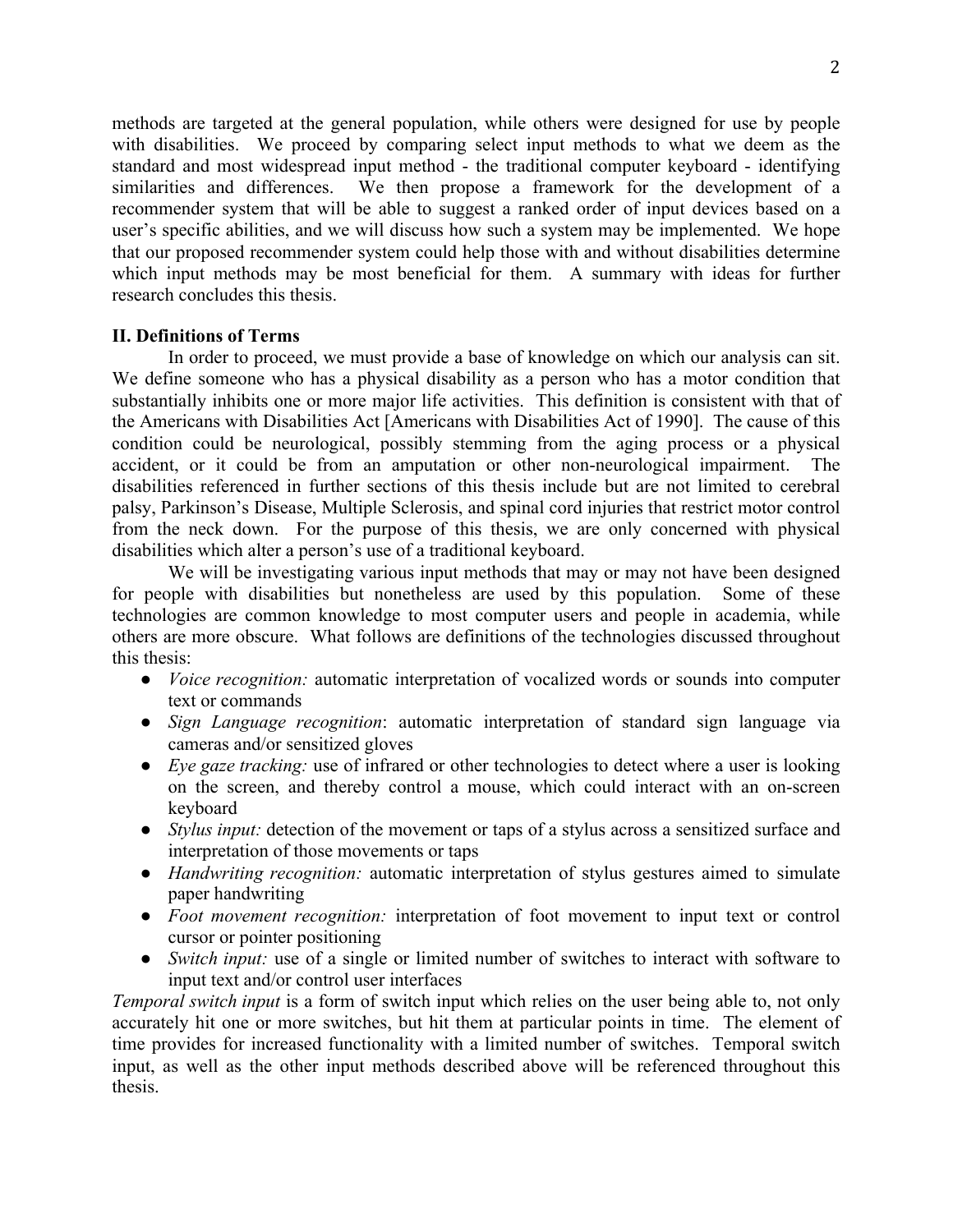#### **III. The Survey: Prior and Ongoing Research**

The research area for efficient, effective, and easy to use text input is vast and has been active for decades. Today, it is active, spanning a large spectrum from able bodied users, mobile applications, and input methods for people with limited mobility. It is impossible to capture the entire research area in one section of this thesis, but this section contains a representative sampling of different projects that, in one way or another, try to speed up input, increase accuracy and/or enable those who have difficulty using traditional keyboards to be able to input text.

We will discuss input methods that span this wide spectrum. Some projects were specifically designed to benefit people with disabilities while others were designed to benefit the general population. Many in the latter category were designed to be used in mobile computing contexts. These include the Canesta Projection Keyboard and two types of stylus-based input. The projects designed specifically for people with disabilities include two types of on-screen keyboards, a physical keyboard that can adjust its settings dynamically based on analysis of user input, eye-gaze, voice and sign language recognition, and several methods of switch input. It should be noted that there are many other forms of text entry, designed for both people with disabilities and for the general population, but this serves as a representative sampling.

We begin with an analysis of how humans input text into a computer. We will identify the traditional QWERTY keyboard as the standard form of text input and the typical computer user as a person who can type on a traditional keyboard at a competitive speed. A standard unmodified keyboard remains the dominant means of text entry today [Joyce, B., Moxley, R., 1990]. This is in large part due to the dominance of typewriters prior to the commercialization of desktop and laptop computers. For someone who has the standard set of abilities and challenges, using a traditional keyboard presents few obstacles. Someone who has never used a computer keyboard or typewriter may have challenges learning the location and function of the keys, but with practice, they can become proficient and learn to touch type if they desire.

It is well known that people who use a standard keyboard for multiple hours a day are at risk of developing muscle weakness or other conditions resulting from extended use of the keyboard. Measures can be implemented to try and decrease the risk of injury. These measures include obtaining wrist and arm supports, positioning the keyboard so that it is at a more ergonomic location, and obtaining a variant to the standard keyboard that is designed to be more ergonomically suitable. These measures help reduce the risk of injury, but they can also be useful for someone who has already had a typing injury. For the latter group, these measures can enable them to type again without having the injury flare up.

Most common operating systems have built in accessibility and keyboard functionality features where a user can control the behavior of the keyboard. These features include key repeat, key bounce, repeat delay, and a feature commonly know as "sticky keys," which allows a user to use the modifier keys without having to hit multiple keys at once [Trewin, 2004]. These features could benefit someone who has somewhat limited fine motor ability but is able to use a standard keyboard anyway, perhaps with a limited number of fingers.

### Keyguards

Users who have limited fine motor control in their fingers may benefit from the use of a keyboard/keyguard. A keyguard is a piece of hard plastic that sits directly over the keyboard, covering the entire surface. Above each key, a hole is cut through the hard plastic keyguard. Users type by resting their hand(s) on the keyguard and poking their fingers through the holes to hit desired keys. The keyguard enables someone, who might otherwise not be accurate enough to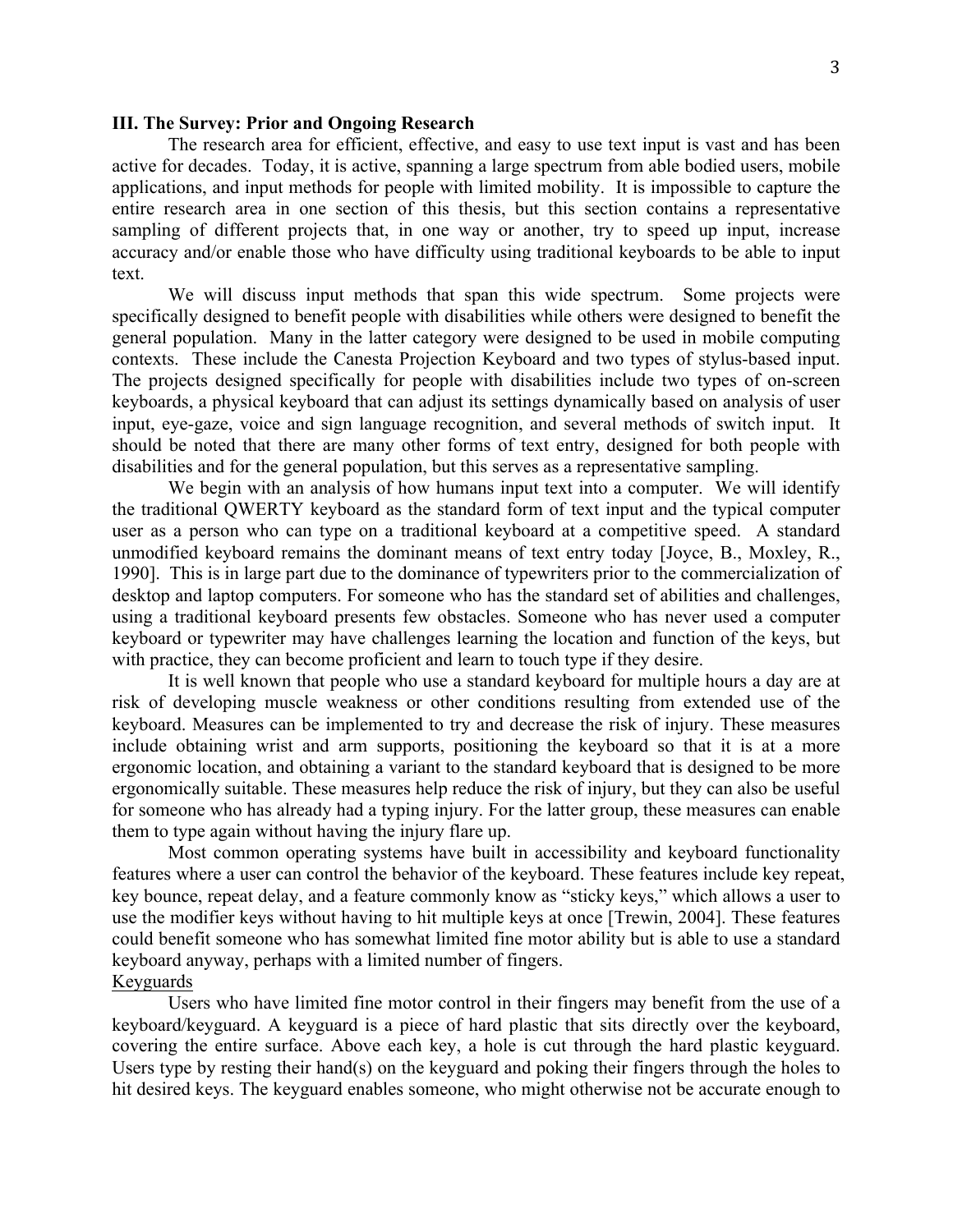type on a standard keyboard, to do so with a minimal amount of adaptation. Drawbacks to the keyboard/keyguard are that typing with it is slow, as poking fingers through the holes of the keyguard takes time, and the fingers are prone to blister and cut. The operating system keyboard and accessibility features described above can be used in conjunction with a keyboard/keyguard to enhance speed, accuracy and the user's overall experience.

### The Dynamic Keyboard

Transitioning into the research on text input for people with disabilities, studies have been conducted on users of traditional keyboards who have Parkinson's Disease. Parkinson's is a degenerative neurological disease that causes people to lose some of their motor control and to involuntarily tremor. Because of this, typing on a traditional keyboard can present challenges [Trewin, 2004]. Modern operating systems, such as Windows, Mac OS X, and some flavors of Linux, contain a suite of accessibility features, some of which can be enabled to help people with Parkinson's.

The Dynamic Keyboard is another solution. It consists of software that runs in the background, hidden from the user. It monitors the user's keystrokes, analyzing them to determine which accessibility features would be most appropriate for them [Trewin, 2004]. An example of the algorithm used to dynamically adjust these features follows:

The key repeat rate is calculated by examining the use of the arrow keys, backspace and delete. Sequences of presses of these keys are observed, including sequences consisting of a single key press that repeats. In each sequence, the user is assumed to be moving towards a target position. The optimum way to achieve this is to hold down the key until the position is reached, then release it. If a user under- or overshoots they may need to make some fine adjustments with extra key presses. If many extra key presses are needed the sequence is considered an over- or undershoot. If few extra key presses are used, the user's positioning was accurate. Over- and undershooting is an indication that the key repeat rate may be too fast. When a user generally over- or undershoots, the key repeat rate is decreased by 0.2 seconds. The idea is that the repeats will gradually become easier to use and not appear to the user to be thrashing between long and short values.

[Trewin, 2004, 74]

The Dynamic Keyboard automatically adjusts the accessibility features of the operating system to values that it determines are most appropriate but respects feature adjustments that have been made by the user herself. In this way, the Dynamic Keyboard is completely hidden from the user but attempts to adjust features to the user's benefit. A usability study was conducted, and the results provided are very qualitative. Those who typed normally reported that they noticed very little adjustment in settings. This is because the Dynamic Keyboard did not see a need to adjust many settings. Those with Parkinson's reported a mixture of positive and negative responses. Some of the people in this latter group reported that they typed better and more accurately (with fewer errors) when using the Dynamic Keyboard. One user, after typing a nonsense string and then erasing it with the backspace key, reported that her keyboard was not working. This is because the Dynamic Keyboard recommended a high key repeat delay after the nonsense string was deleted and never compensated for it. "Despite the lack of clear benefit from using the program," the author concludes in the results section of the paper, "four [out of 10] participants wanted to continue using it." [Trewin, 2004, 77]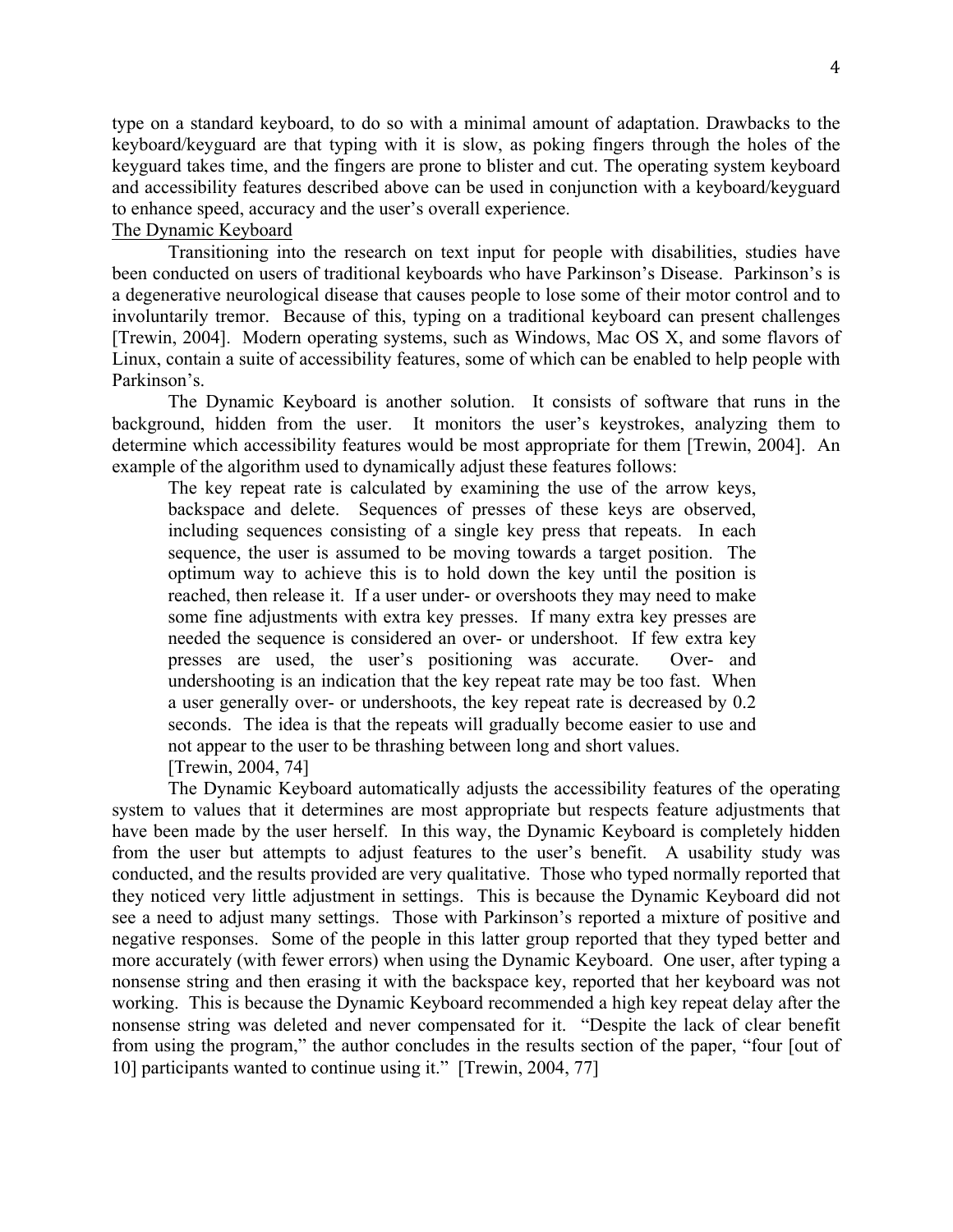#### The Canesta Projection Keyboard

We next look at the Canesta Projection Keyboard [Roeber, et. al., 2003] a project targeted at the general population to be used in conjunction with mobile devices. This keyboard consists of a projection of a traditional keyboard on a surface and a sensor which detects keystrokes. This keyboard provides users with a familiar keyboard in a portable and low power manner. The fact that the keyboard is a traditional QWERTY-keyboard means that the user can easily learn this new keyboard. Usability testing was conducted with an adaption of the QWERTY-keyboard which had application keys above the top row and some other modifications. According to the researchers, "the goal of the user studies was to evaluate the Canesta-keyboard relative to other text input devices in terms of error rate, input speed and user satisfaction." [Roeber, et. al., 2003, 713] They comment that, "user satisfaction ratings for the Canesta-keyboard were high for most of the users tested. However, some touch typists encountered text input difficulties and rated satisfaction lower due to the lack of tactile feedback. Additionally, a number of users commented that they would prefer a larger keyboard to the one used in the study." [Roeber, et. al., 2003, 713]

#### Stylus Input

Another form of text input that is suited for the general population is the use of a stylus. There are many forms of stylus input, from tapping keys on a virtual keyboard, to writing longhand handwriting on a digitized surface, to graffiti and sokgraphs. All of these methods of stylus input assume that the user has a high degree of fine motor control, can hold a stylus, and can accurately tap it and/or draw on the digitized surface.

For someone who can touch type on a standard keyboard, most stylus-based text input methods will not be as fast as touch typing. The memorization of a large number of sokgraphs, however, may lead to typing speeds that rival the best touch typists. For someone who may only have control in one hand or arm but has enough control in that hand to hold a stylus and accurately tap it and/or draw on a digitized surface, stylus input may prove to be a viable input method. In addition, it is not necessary that the user holds the stylus with her hand. If a user does not have enough control in either hand but has sufficient control of another body part to be able to use a stylus, the stylus can be attached to that body part.

Two studies will be discussed that relate to stylus-based input. As is common knowledge, stylus-based input involves tapping or stroking a stylus across a digitized surface. This is most common in the mobile computing context but can be used in desktop applications as well. The first project that will be discussed is Unipad: Single Stroke Text Entry With Language-based Acceleration [MacKenzie, et. al., 2006]. In Unipad, each character consists of a unique stroke or motion of the stylus. This minimizes the movement required. Successive strokes can occur anywhere on the digitized surface, including on top of preceding strokes. Unipad also incorporates word prediction into its interface. The word prediction list is superimposed over the area where letters can be drawn, further reducing stylus movement. The researchers used a normal unigram-based word prediction system with a few modifications. First, they display a list of five words, starting after the first letter is drawn. They also do not sort the list by probability but by size and then lexically with the hope to reduce visual scan time and effort. The system also uses suffix completion. Users add suffixes to a word by making a stroke that enters the suffix mode. They then make a selection from a list of twelve suffixes. This has two benefits. First, it reduces stylus strokes overall. Second, words with multiple suffixes are removed from the word completion list, creating a richer list. They also use a list of the most frequent words at the beginning of a word when no letters are present.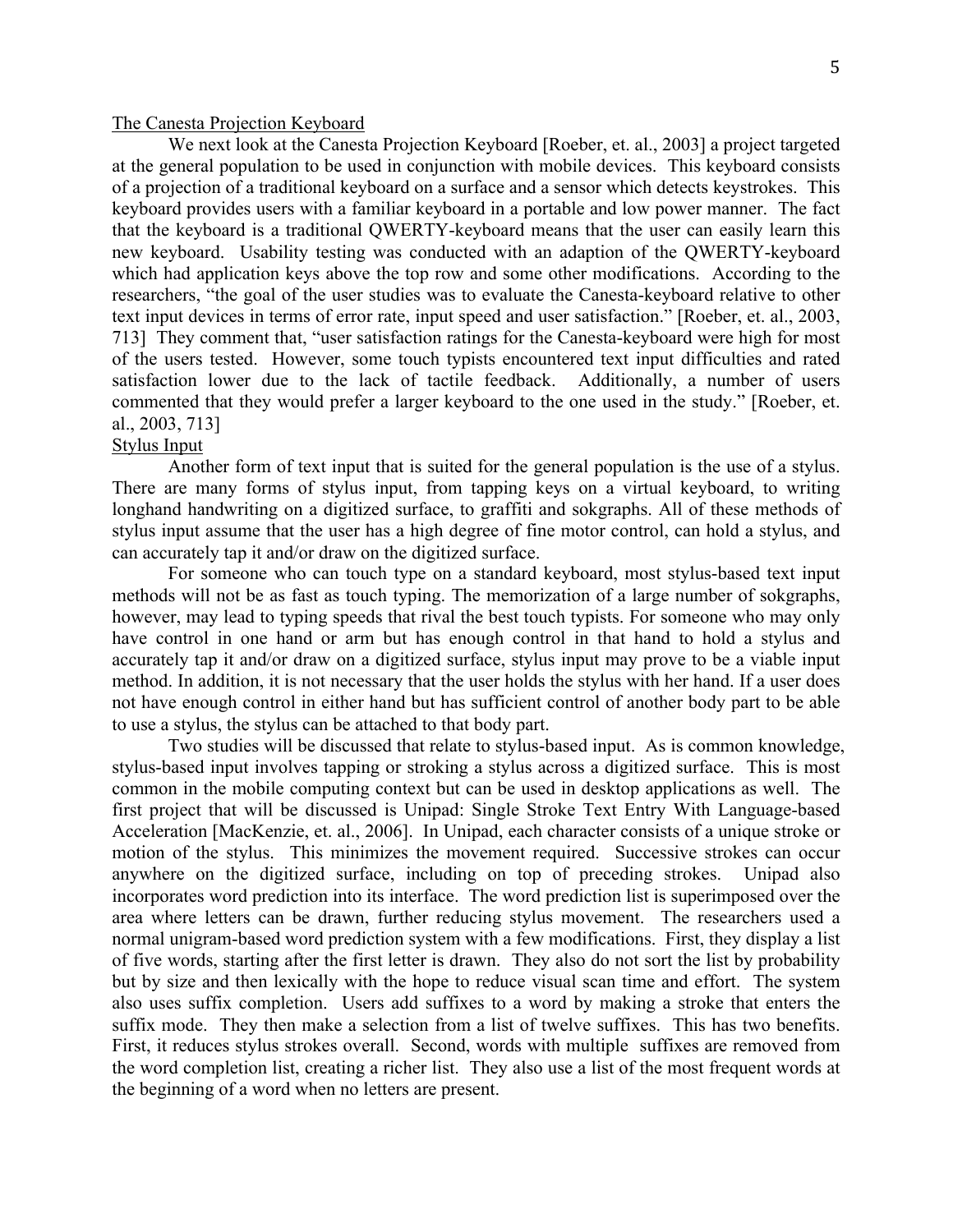The researchers conducted a user study to analyze keystrokes per character (KSPC). Obviously, a KSPC of 1 means that the user was drawing every character and was not taking advantage of the word prediction or suffix completion features. Analyzing the results of the study, the researchers concluded that, "clearly, learning is important as well. With practice a user's KSPC may fall as features are learned and exploited at the earliest opportunity. And finally, it is not clear that reductions in KSPC yield a corresponding increase in throughput, since the acceleration features also add cognitive demands to the interaction." [MacKenzie, et. al., 2006, 81]

The second stylus-based input method we discuss is the SHARK<sup>2</sup>: A Large Vocabulary Shorthand Writing System for Pen-based Computers [Kristensson, et. al., 2004]. The goal of this project is to seamlessly transition users from a stylus keyboard, where each key has its own box that can be tapped with a stylus, to a method of input where users draw a sokgraph - a sequence of vectors between the letters on the stylus keyboard that make up the word.  $SHARK<sup>2</sup>$  enables users to draw these sokgraphs anywhere on the digitized surface (they do not necessarily need to coincide with the actual position of the keys on the stylus keyboard). This way, the user can learn the feel of typing a word with a sokgraph and then type it without looking for precise locations of each key. Algorithms were developed to interpret these sokgraphs and to match words with sokgraphs that closely resemble the word but were slightly off.

In this project especially, the learning curve is quite steep in order to gain real benefits, due to the fact that the user must physically memorize many different sokgraphs before she can truly take advantage of the sokgraph typing system. To test what was theoretically possible given a large amount of memorization, the authors of this paper conducted a study on themselves, during which they memorized a severely limited number of sokgraphs and wrote sentences repeatedly. The authors achieved between 69 and 85.6 words per minute, where the "expert performance using an optimized stylus keyboard has been theoretically estimated to about 45 wpm." [Kristensson, et. al., 2004, 51] In this project, as is the case in a number of projects described in this thesis, no usability tests could be found on people with disabilities. Voice Recognition

Voice recognition is another text input method that is suited for the general population. Growing numbers of people are using commercial voice recognition systems to input text into the computer, as many prefer this input method to typing on a traditional keyboard. Historically, a significant amount of "training," where the computer would listen to the user read a predetermined text and learn the nuances of their speech patterns, was required, however, modern voice recognition systems require less training than older ones do. A condition for being able to use and benefit from voice recognition is the ability to have clear and consistent speech. For people who do not have the fine motor control required to type on a standard keyboard or use a stylus but do have clear and consistent speech patterns, voice recognition may be a viable text input method.

In voice recognition systems, a key element of successful use is the ability to error correct. Error correction can be done from within the voice recognition system or it can be done using another mode of text input. The degree of initial accuracy of the voice recognition system and the ease with which the user can error correct both contribute to the overall usability of this input method for a given user. We will discuss a multimodal system of text input that utilizes voice recognition later in this section.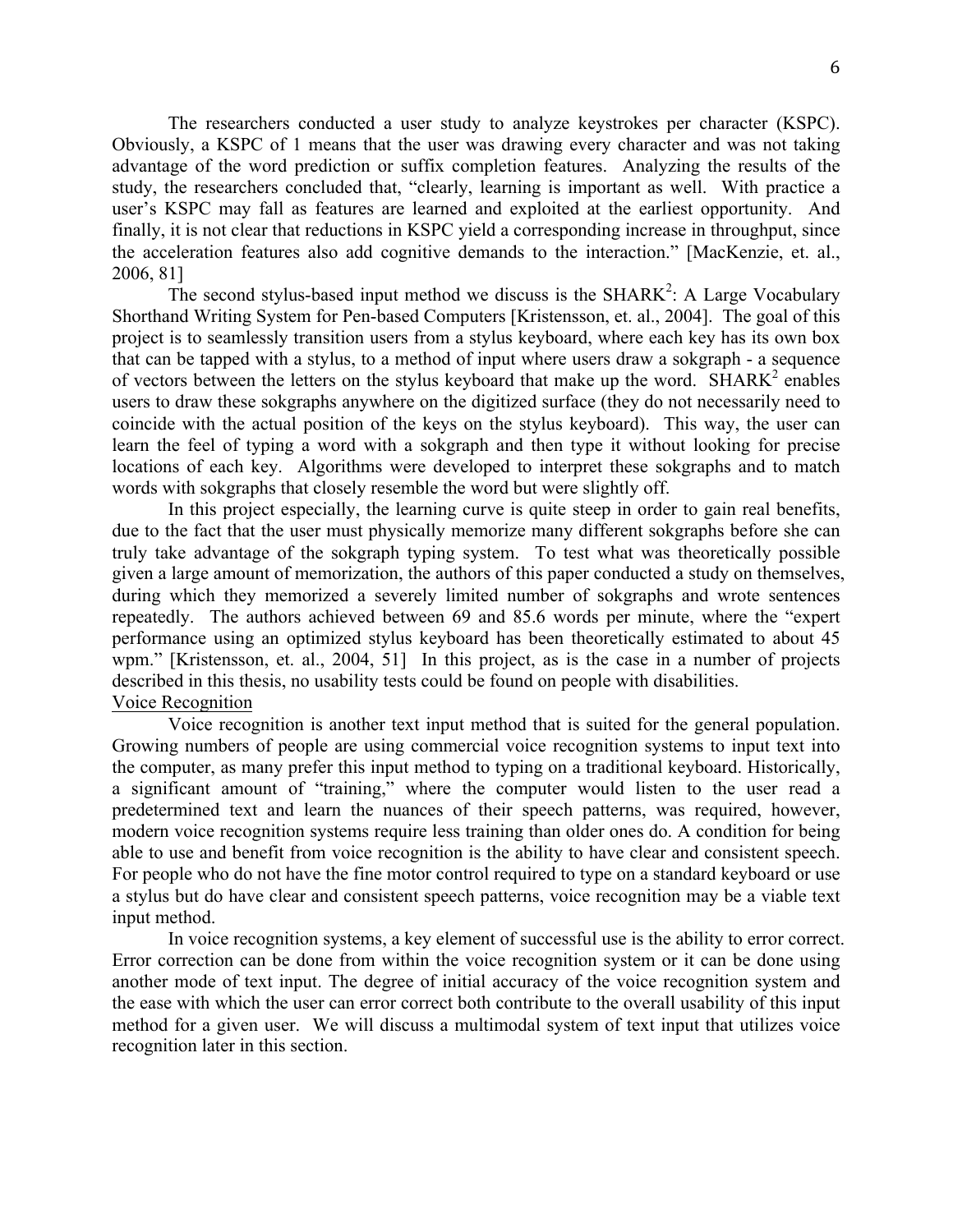#### Eye Gaze Recognition

Eye gaze recognition is a text input method that is specifically targeted for use by people who lack enough control of their hands and arms to be able to type on a standard or adapted keyboard. As stated, eye gaze recognition involves the user looking at a monitor and infrared sensors that detect where the user is looking. In most eye gaze recognition systems, the position of the eyes on the screen corresponds informally to the movement of a mouse, and a user can type by clicking the mouse on an on-screen keyboard. Using infrared technology, researchers can accurately pinpoint where on the screen a user is looking. There are two common ways to activate a mouse click in an eye gaze recognition system. The first is to have one or more switches positioned at areas of the user's body where they have most control. They can hit the switch(es) while they are looking at the desired target (key), and that will produce a mouse click (or type a letter). This has the disadvantage that, since human eyes move relatively quickly, it has been documented that users will inadvertently look away from the target before they actually hit the switch [Zhao, et. al., 2012]. The second dominant way of activating a mouse click in an eye gaze recognition system is that of dwell time. For this, a user stares at a target for a set amount of time to select it. Two disadvantages are present when dwell time is used to activate a mouse click. First, there is an inherent limit to the speed with which a user can type, given that each key press takes as long as the dwell time. Second, it has been documented that error rates are high with dwell time, because users will inadvertently look at an object on the screen for the dwell time period without meaning to select it [Zhao, et. al., 2012].

Traditional eye gaze keyboards use dwell time to have the user activate buttons. In one study [Zhao, et. al., 2012], however, researchers incorporated the use of a tooth clicker - a device that sits on the ear and detects gentle clenching of the jaw. It can differentiate this clenching from normal clenching of eating or speaking. The researchers designed a system where a user could look at keys on an on-screen keyboard and then use the tooth clicker to select keys. They conducted a usability study in which they compared this form of input to traditional eye gaze and dwell time input. The results of the study showed that the shorter dwell time (490 ms) produced input speeds that were higher than the speeds obtained with the tooth clicker but lower than the speeds obtained with the longer dwell time (880 ms). The researchers noticed that the accuracy of the tooth clicker was decreased when a user would look away from the desired key before she would clench her jaw. This was apparently a common phenomenon. The researchers hypothesized, however, that a tooth clicker may be appropriate for applications where the necessary rate of activating objects on the screen was minimal, such as surfing the web, rather than typing a document.

### Sign Language Recognition

For users who know sign language and use it on a regular basis, automatic sign language recognition may be a viable form of text input. Sign language recognition consists of one or more cameras that track the user's hands and/or sensitized gloves that track the position and motion of the hands. In either case, the computer translates signs into text, using hidden Markov models to predict what the user is saying. A problem when recognizing American Sign Language (ASL) is that the syntax and phrasing of ASL does not directly match that of spoken English. Furthermore, as Starner, Weaver and Pentland note, "conversants in ASL may describe a person, place, or thing and then point to a place in space to store that object temporarily for later reference." [Starner, 1998, 1371] This, along with facial expressions, which are used heavily in sign language, are not able to be parsed in modern sign language recognition systems.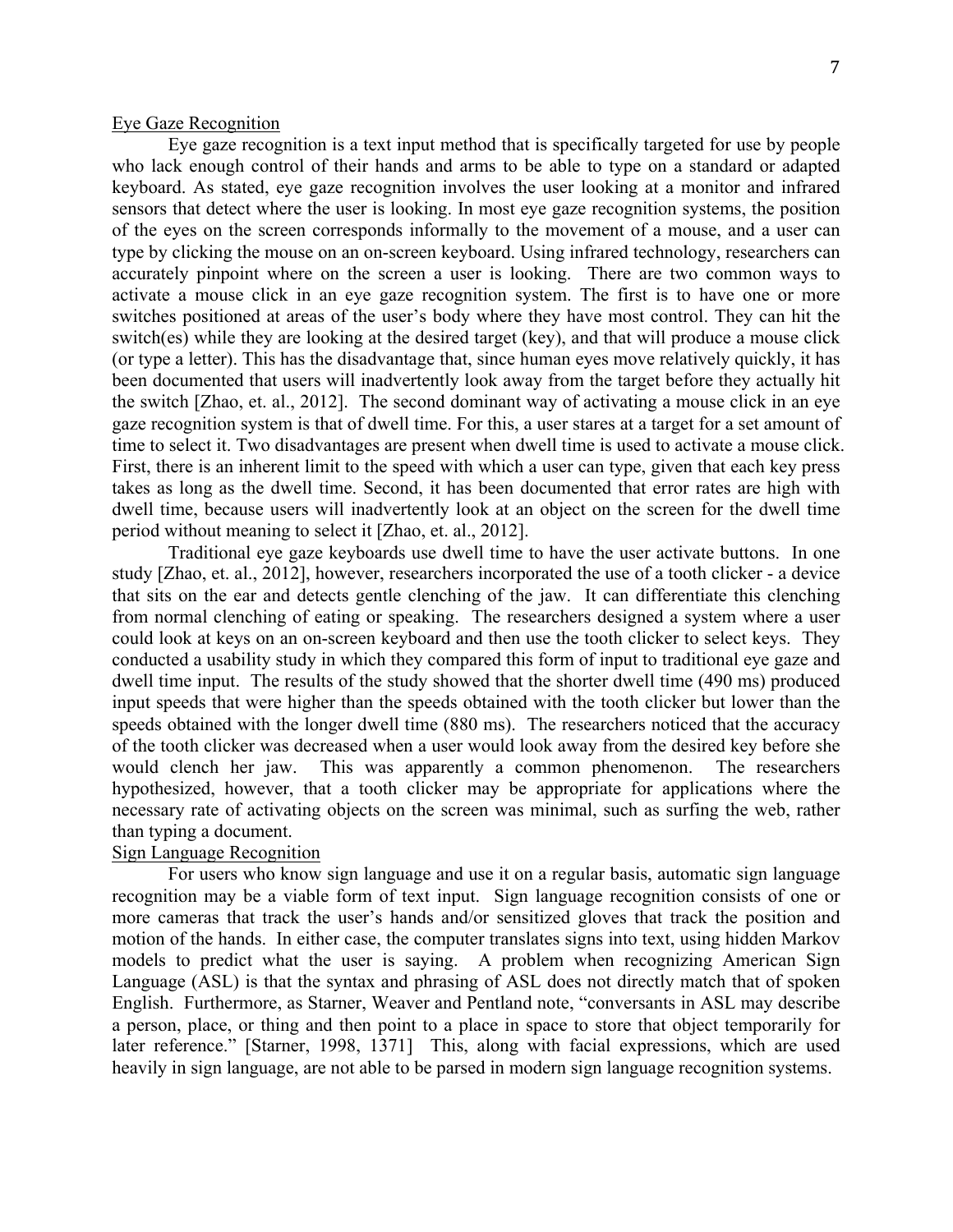Sign language recognition may be a viable form of text entry for those who are familiar with the gesture based language. As mentioned, sign language recognition converts a user's signs into text by tracking the motions of their hands, either with cameras or sensitized gloves. In one study, researchers investigated different accuracy rates based on where the camera was placed. In the first experiment of the study, the camera was placed on a desk pointed at the user, in a position of someone to whom the user would be communicating. In the second experiment, the camera was embedded in the visor of a cap worn by the user herself. The camera pointed down from the visor towards the user's hands to record the perspective of the user herself.

In this particular study, a limited 40-word vocabulary was used. Word accuracy of about 90% was reported for the desk based system after extensive training, and word accuracy of about 97% was reported for the cap based system. These results, of course, are not indicative of how the system in this study would respond to a larger vocabulary. Furthermore, the camera image was highly controlled to maintain continuity between images. Changes in image background can offset the accuracy of hand placement recognition, and occlusion of one or both hands was a major problem discussed.

Nonetheless, the authors believe that sign language recognition systems can be a viable text input method. They also propose that the visor based system, together with a wearable computer, could become a robust system for ASL to synthesized speech conversion [Starner, 1998].

### Switch Input

Switch activation is another input method that is traditionally targeted for use by people with physical disabilities, but elements of it are used in mobile applications as well. There are two distinct forms of switch input: single switch and multi switch input. For single switch input, a user may only have enough control to press one pushbutton switch. In this situation, software displays a list or a two-dimensional matrix of items from which the user can select. In the case of a list, the software repeatedly scans through the list, pausing at each item for a set amount of time. The user selects the desired item by hitting the switch when the software pauses on that item. In the case of a two-dimensional matrix, the software cycles through the rows (or columns) of the matrix until receiving a switch-hit from the user. Then, the software scans through the items in that row (or column) until receiving a second switch-hit from the user. In either case, even though the user only needs to be able to press a single switch, she needs enough control to be able to press it while the software is pausing on the desired item. Increasing the amount of time the software pauses on each item will increase accuracy but decrease overall speed. As is obvious, the letters, numbers, punctuation, and other keys on a standard keyboard can comprise the list or matrix from which a user can select. The single switch input method is generally very slow, as the user must wait for the software to scan through each item each time she wants to select an item.

The speed of the switch input method can be increased if the user is able to accurately hit more than one switch. For the one-dimensional list and two-dimensional matrix, if the user is able to hit two switches, one switch can control the scanning, and the other can be a selector. A user can quickly cycle through the list or rows (or columns) by holding down the first switch and releasing it at or before the desired item (or row). Repeatedly hitting the first switch will cause the software to cycle through the items. In this way, the user is not waiting for the software to scan, pausing at each item for a set period of time. As stated, the second switch can serve as the selector.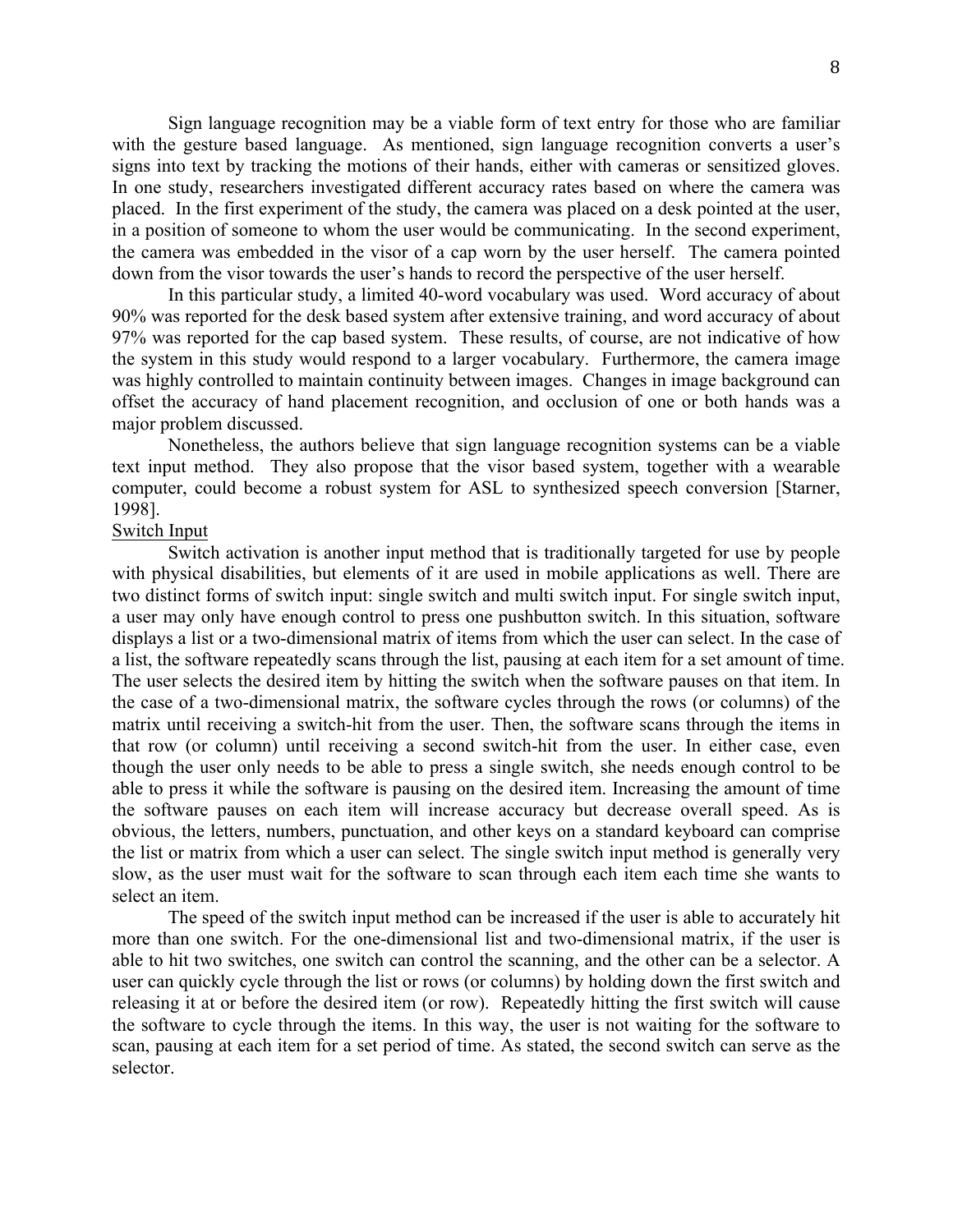If the user can accurately hit three switches, one of them can be a selector, one of them can move the focus down, and the other can move the focus up. This, again, will increase overall speed, as the user has more control over where the focus is. Having four switches does not increase input speed when selecting from a one-dimensional list or two-dimensional matrix, but having five switches dramatically increases speed when using a two-dimensional matrix. Four of the switches can be used to control the focus, each controlling a different cardinal direction, and the fifth switch can be the selector.

There is another paradigm for switch input, other than using switches to select from a one-dimensional list or two-dimensional matrix. This paradigm requires at least two switches (or one switch where the user can differentiate between long and short switch presses). In this paradigm, sequences of switch presses correspond to letters, numbers, punctuation, modifier keys, etc. The user presses sequences of switches to type. In this paradigm, as was the case with the first paradigm, increasing the number of switches will increase overall speed. The user must be able to memorize the sequences, or have a visual display that can guide her in her choosing. Dit4Dah and BinScroll

Two projects are worth mentioning as they each take a separate approach to switch input. The first is Dit4dah [Tanaka-Ishii, et. al., 2004]. This project incorporates Morse Code based text entry with a word prediction system that takes into account the difficulty of entering a given word. A user can input text using long and short switch presses, modelled after Morse Code. When a word is being typed, a list of potential completed words is presented to the user. The user can either continue entering letters using Morse Code or depress the switch for an extended amount of time to scroll through the list presented. The authors claim to be the first ones to have incorporated entry difficulty in the selection of the word prediction list.

The second project that relies exclusively on switch input is BinScroll [Lehikoinen, et. al., 2002]. While not directly related to text entry, BinScroll is included here as the project contains aspects that will be useful in our analysis of text input. The objective of BinScroll is, using only four buttons, to quickly select a desired item from an ordered list. This is accomplished through a process that is based on the binary search algorithm, with a few additions. The project was designed mainly for mobile applications, but it also has implications for users with disabilities. Also, the ordered list could be replaced by an alphabet and other keyboard keys, enabling a user to input text.

#### Virtual Logo Keyboard

There are many other research projects and commercial products that make use of the scanning method and switch input. One such project that is of particular interest to computer science educators is the Virtual Logo Keyboard [Norte, et. al., 2007]. This was designed to aid people with disabilities in the act of writing computer programs in the Logo programming language. The virtual keyboard consists of the traditional keys of a standard keyboard, but it also has keys for common Logo commands. The Virtual Logo Keyboard can either interact directly with a Logo interpreter, issuing commands directly to it, or send its output to a text editor.

A usability study of the Virtual Logo Keyboard was conducted on three high school students who were in the process of learning the Logo programming language. Two of the students had physical disabilities while one did not. The study concluded that the virtual keyboard was not beneficial for the student who did not have a disability, although they did benefit from use of the integrated help system. For both of the students with disabilities, the Virtual Logo Keyboard was helpful. For the student who was able to use a mouse to interact with the keyboard, the input speed greatly increased. It was observed that the input speed did not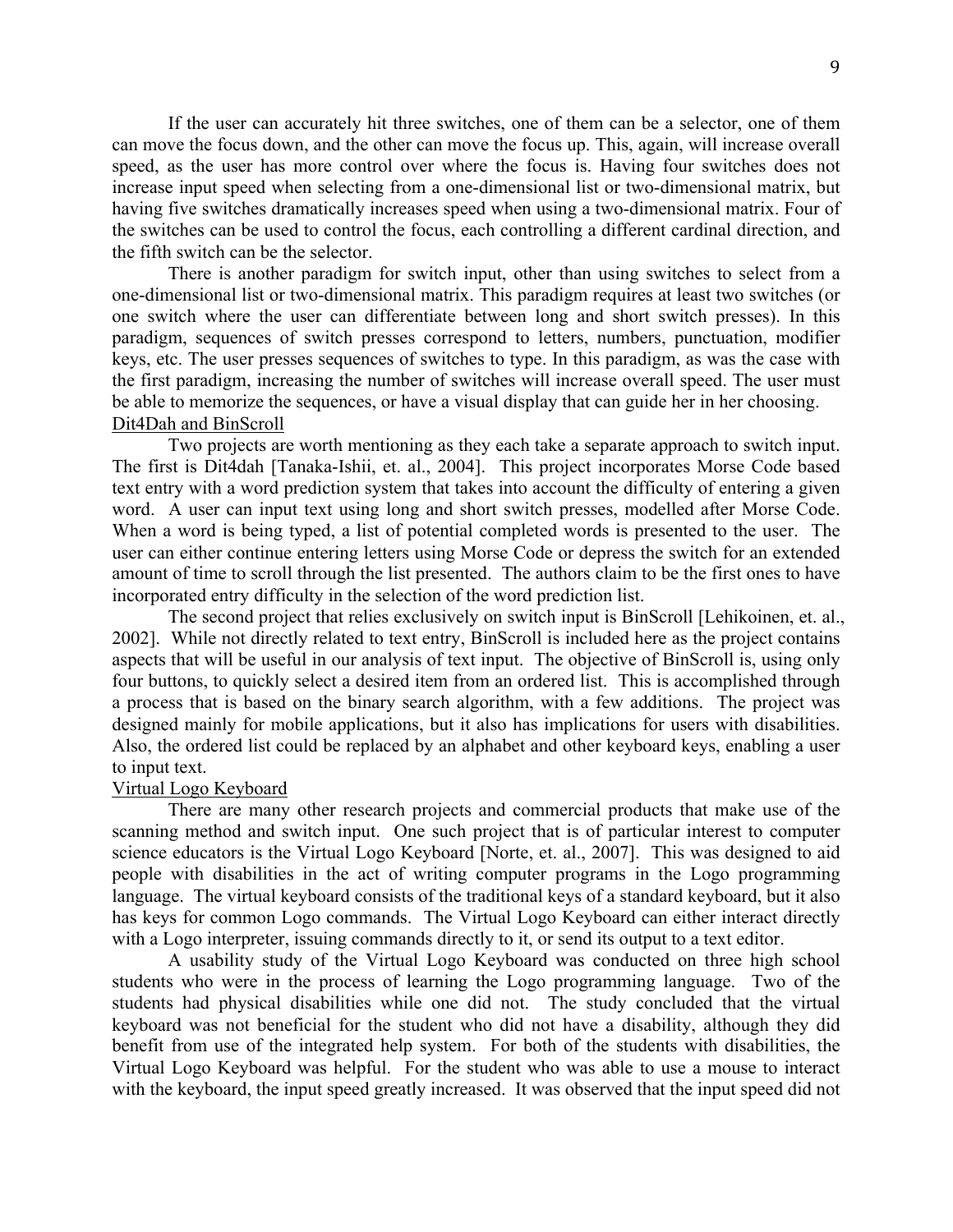increase as much for the student who needed to use the scanning method, but the fact that the Virtual Logo Keyboard can issue entire commands meant that the overall input time for this student was decreased as compared to input without use of the Logo keyboard [Norte, 2007]. Wii Multimodal System

As is the case with the Virtual Logo Keyboard, many projects designed to help people with disabilities interact with computers incorporate more than one technology. This is the case with the Wii Multimodal System (WiiMS) [Honye, et. al., 2012]. WiiMS consists of a head tracking system to manipulate the position of the cursor on the screen and voice recognition to simulate mouse and keyboard buttons. The project was designed primarily for use by people with spinal cord injuries who are not able to control their body from the neck or shoulders down. An interesting aspect of the voice recognition is that the keyboard and mouse commands are divided into sections, and the user must orally switch sections before she can say a button within the section. This is to attempt to reduce error and ambiguity. Usability tests for this project were conducted on able bodied persons with a wide range of native languages, with the hope of getting an indication of how the system would work with people with disabilities and varying speech patterns. The tests were conducted on these subjects due to the unavailability of people with disabilities. Researchers used the study to analyze the learnability, intuitiveness, user satisfaction, and effectiveness of WiiMS.

### Foot Controls

Going back in time, prior to the popularity of graphical user interfaces, studies were conducted on how to decrease the time required to position a cursor in a text editor. Today, we do this with incremental positioning systems such as arrow keys, relative positioning systems such as mice, and absolute positioning systems such as styluses. All of these systems require time to use. One study [Pearson, et. al., 1986] looked at reducing this time for people using workstations. The researchers argue that input time is wasted while the user switches between a keyboard and a mouse or other cursor positioning system. If this wasted time could be reduced, input speeds could increase. They define homing time as the time required to move the hand from the mouse back to the keyboard. As the background to their research, they discuss various other ways to reduce homing time. One way is to embed the cursor positioning system inside the keyboard. Another is to make a one handed keyboard, which frees the other hand for cursor positioning, but the problem with one handed keyboards (as well as sequence based switch input methods) is that seldom used characters are hard to recall.

In their paper, the researchers present four different methods for foot-based cursor positioning. The first approach involves no moving parts. It simply has the foot resting on a flat or otherwise shaped sensitized surface which can detect the foot's movement. The cursor would move in the direction that the foot moved. Similar to picking a mouse up off the desk to continue moving in the same direction, a user could pick her foot up off the surface and place it back down at a different location. The second approach was deemed "the swing approach," where each foot was suspended in the air, each able to swing forward and backward independently of each other. One leg would control the vertical motion of the cursor and the other would control the horizontal motion. Swinging the foot forward would move the cursor one way and backward would move it in the opposite direction. The third approach was similar to the second but each foot would be able to swing as if it was a pendulum. This would create more options. The fourth approach involved placing the toe of each shoe in a rectangular object that had switches on each of the four walls. By moving the foot in specific ways, a user could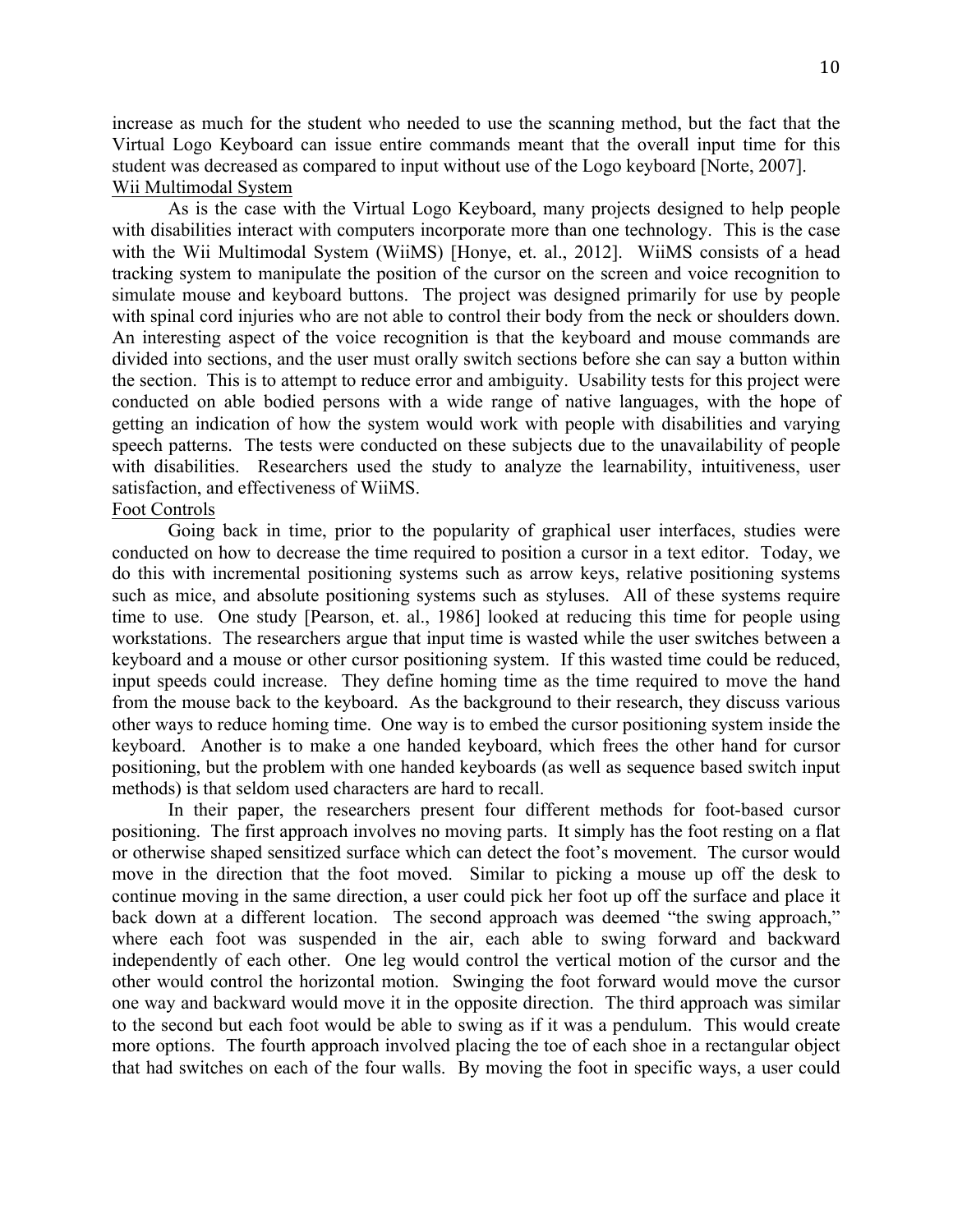engage between 0 and 4 of these switches at once, thus, providing many combinations. No usability statistics were provided.

#### **IV. Method Comparison to a Standard Keyboard**

In this section, we will first analyze the standard keyboard and then compare the standard keyboard to a select number of the alternative input methods previously outlined. To begin, we note that a standard keyboard is the dominant means of inputting text into a computer. Standard keyboards vary in size, number of keys, thickness of keys, etc., but they all take the same basic shape.

Most people who do not have physical disabilities find the standard keyboard to be easy to learn, easy to use, efficient, and accurate. The time required to learn how to type on a standard keyboard will depend on whether the user has previous experience typing on a typewriter, since the location of the keys on a standard keyboard is based on that of typewriters. This, perhaps, is the biggest reason why standard keyboards have become so popular. They rely on the same basic key layout as typewriters, so historically, people with experience using typewriters have found keyboards to be familiar. This learning time will also depend on the user's ability to understand the basic functions of text input into a computer. Once learned, users generally do not have to think about typing on the standard keyboard, especially if they touch type, and can focus on the text being inputted.

Alternative keyboard layouts have been developed to try and speed up the text input process. The QWERTY key layout was originally developed for typewriters, with the goal of actually slowing down the typing process, since typists were getting too fast for first and second generation mechanical typewriters and keys were sticking. Today, the QWERTY key layout still ships with the vast majority of laptop and desktop computers, although alternative key layouts that enable users to type faster exist. One such layout, which attempts to reduce finger motion by having the most commonly used keys on the home row of the keyboard is the Dvorak Keyboard. [Joyce, et. al., 1990]

That people can easily learn and use standard QWERTY keyboards, given that they are part of the culture that emerged from typewriters, is not always the case for people with disabilities. Depending on the type and magnitude of the disability, the standard keyboard may be hard, or even impossible or impractical, to use. Several reasons account for this. First, the user may lack control of her hands or arms, something that is required to type on a standard keyboard. Even if she has gross motor control of her hands and arms, however, she may lack the fine motor skills necessary to hit isolated keys on the standard keyboard. Her lack of fine motor skills may cause her to press numerous unwanted keys when she is trying to press a certain key.

The Dynamic Keyboard is a piece of assistive technology that was developed to mainly assist people with Parkinson's Disease who progressively lose fine motor abilities in their hands. As stated above, the Dynamic Keyboard adjusts accessibility features on the fly based on an analysis of the user's typing. It assumes that the user is typing on a standard keyboard. Through a suite of algorithms that monitor and analyze the user's typing style, the Dynamic Keyboard determines which accessibility features of the Windows operating system would be most beneficial to them and then adjusts those features automatically, without the user's knowledge. Accessibility features manually set by the user are respected and left unchanged.

As stated, the Dynamic Keyboard was developed for people with Parkinson's Disease, who can have tremors in their hands as well as loss of fine motor control. Many of these users may not have prior experience with the accessibility features of common operating systems, may not know that they exist, and/or may not be interested in adjusting them over a long period of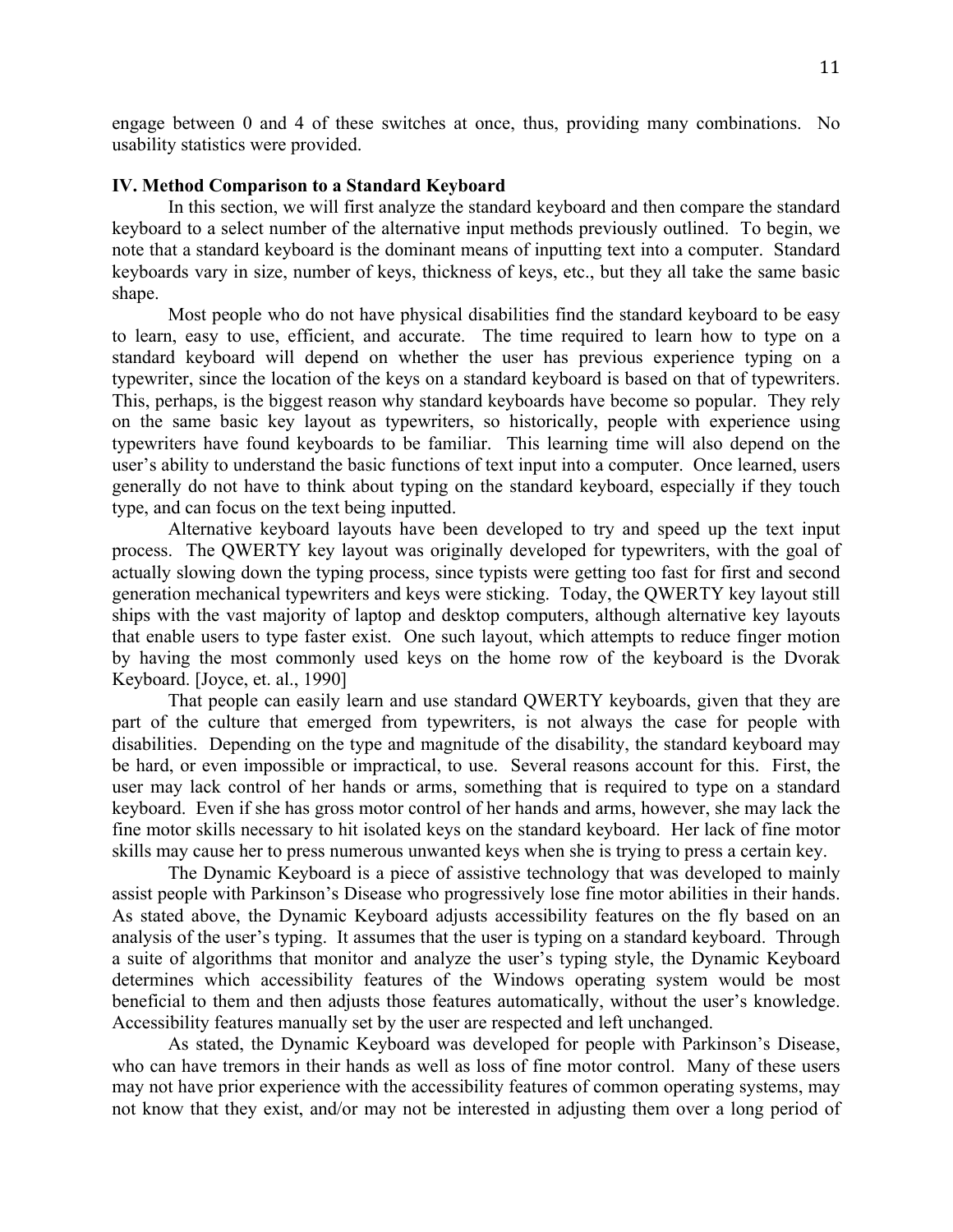time to achieve the ideal set of settings. The Dynamic Keyboard is a solution to this problem, as it adjusts settings for the user.

Additionally, it has been noted in the research that the symptoms of Parkinson's Disease vary based on the length of time that has elapsed from when the person took Parkinson's medication [Trewin, 2004]. Symptoms intensify as the medication wears off. Because of this, someone with Parkinson's may use a keyboard one way when her medication is strong and another way when it is wearing off. Instead of having to manually adjust accessibility settings throughout this cycle, the Dynamic Keyboard detects changes in keyboard usage and adjusts settings automatically.

Usability tests for the Dynamic Keyboard have only been conducted on people with Parkinson's Disease and people who did not have any disabilities, although people with other disabilities that affect their fine motor control may benefit from the use of the Dynamic Keyboard. Those without disabilities reported seeing little or no change in how the keyboard responded, and this was verified by the fact that the Dynamic Keyboard made very few accessibility settings adjustments [Trewin, 2004]. For these users, the Dynamic Keyboard detected standard typing with relatively few errors, so it did not result in a need to alter settings much. This suggests that while people without disabilities would not find much benefit in the use of the Dynamic Keyboard, it does not interfere with their typing as it acts much like a standard keyboard.

As mentioned above, the Canesta Projection Keyboard was developed to be used in conjunction with mobile devices. It projects an image of a standard keyboard on a surface and uses sensors to detect finger motions. For able-bodied users who are somewhat familiar with a standard keyboard, the Canesta Projection Keyboard is easy to learn and easy to use, as documented in the user study. For touch typists, this keyboard presents an obstacle, since touch typists are used to resting their fingers on the home keys, something that interferes with the Canesta Keyboard's sensors. For people who already type on traditional keyboards, the Canesta Keyboard would be easy to learn, since it is based on the well-known QWERTY layout.

The Canesta Projection Keyboard does not possess any significant hardware or software features that would be beneficial to people with physical disabilities, particularly those who cannot use a traditional keyboard. Given that the keys on the Canesta Projection Keyboard are merely projected on a surface, there is no tactile feedback of where the keys are or the barriers between one key and another. For people who do not have a significant amount of fine motor control, this could create a barrier. Furthermore, since the intended use of the Canesta Keyboard is in mobile applications, depending on the disability, the user herself may not be able to physically set the keyboard up in mobile circumstances.

Our analysis of the Unipad system of stylus input begins with noting the fact that each character consists of a single stylus stroke. The shapes of these strokes were designed to mirror traditional upper and lower case letters, with a few modifications that make each character distinct and easy to draw [MacKenzie, et. al., 2006]. A user will have to learn each of these shapes before she can use Unipad efficiently. Once learned, however, drawing shapes for each letter will come naturally to the user and she will not have to think about each character. Reductions in KSPC can be achieved by using the word prediction element of Unipad, but as the researchers noted, this does not necessarily increase overall throughput, since scanning the word prediction list takes time and requires more cognition.

The main two challenges faced by people with disabilities who are trying to use Unipad is whether they will be able to use the stylus and whether the system can recognize their strokes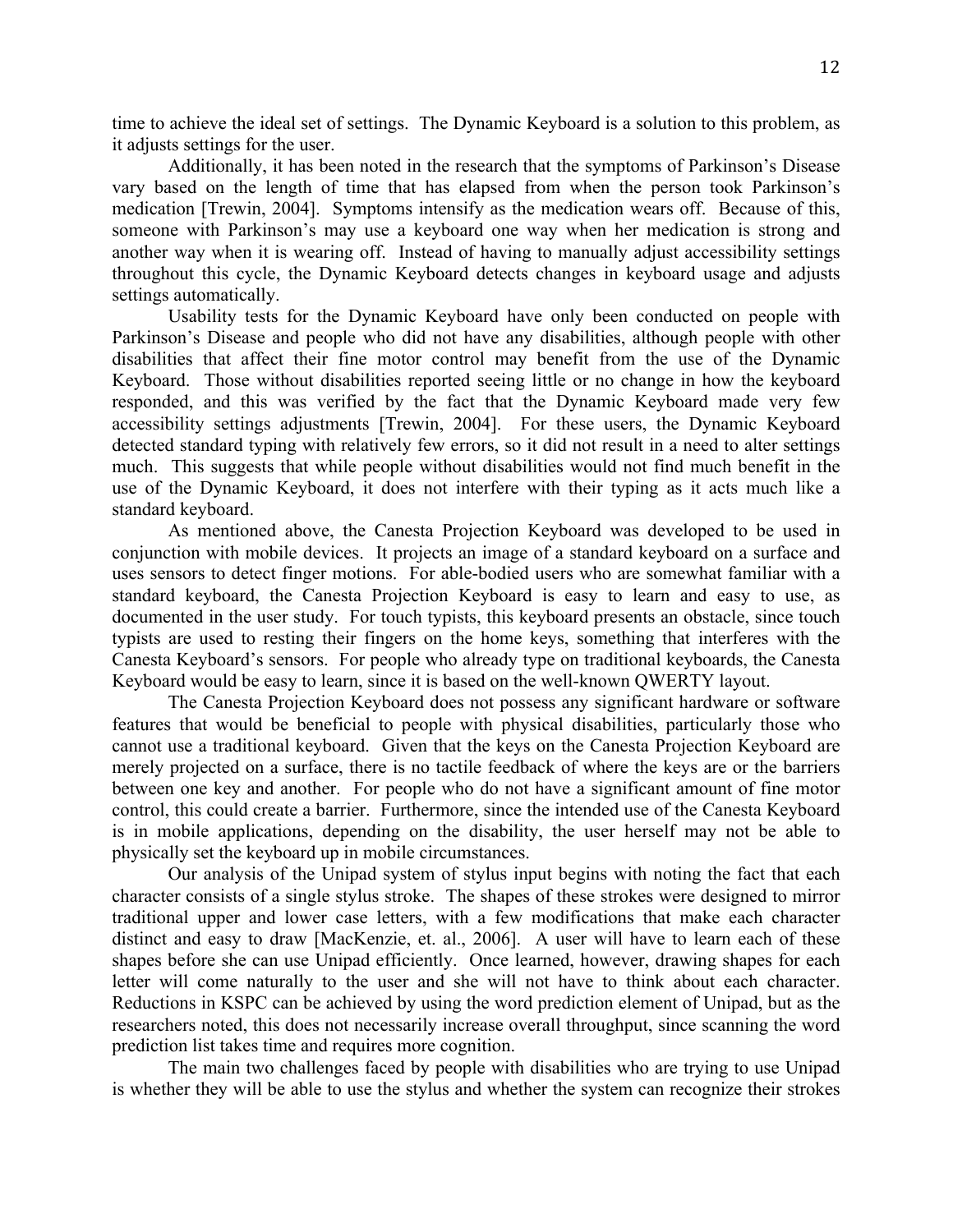to a sufficient degree of accuracy. If these two challenges are overcome, Unipad could be a beneficial input method for people with disabilities, and especially for people who may not be able to use a traditional keyboard. If the user can accurately use a stylus but uses it very slowly, the word and suffix completion features of Unipad will be of huge benefit, as they will increase speed.

Our analysis of SHARK<sup>2</sup> is similar to that of Unipad, except we note that for SHARK<sup>2</sup>, the learning curve is quite high, since a user must learn a large number of sokgraphs before she can truly take advantage of the technology. As noted above, however, once a sufficient number of sokgraphs are learned, a user's typing speed can increase dramatically, perhaps even rivaling speeds of touch typists on traditional keyboards.

People with disabilities would face similar challenges in using  $SHARK<sup>2</sup>$  as they would face when using Unipad. In addition, a user must be accurate enough in her use of a stylus to draw the sokgraph in such a way that the system will recognize them as words. If a user with a disability can draw sokgraphs with sufficient accuracy, this system may be more beneficial than a traditional stylus-based key tapping system, as each sokgraph can be drawn in one long stroke, without having to lift the stylus off the digitized surface. This may speed up input for people for whom lifting the stylus takes time.

The foot based input methods described above create opportunity for interesting analysis. Though the study was targeted at cursor positioning, the concepts can also be applied to mouse positioning and to typing itself. It is clear that the first approach described in the study (that of placing the foot on a flat or otherwise shaped sensitized surface) is ideal for cursor and mouse positioning and may not be suitable for text entry, as it would be difficult to divide up the surface into different sections in order to distinguish between keys or switches. That being said, the other ideas discussed in the paper can be applied to text input. All of these ideas have discrete switches that are engaged when the user moves her foot or leg in certain ways. Combinations or sequences of these switch presses could represent keys on a traditional keyboard, characters in the ASCII table, or sequences of characters and/or entire words. For people who cannot use their hands but who have sufficient foot control, this may be a great option. The final idea presented in the paper (*i.e.,* having four switches controlled by each foot) could yield a powerful system of input for people with disabilities, based on the switch input methods discussed above.

The following input methods were all developed for people with some type of physical disability. We will analyze them using the same criteria we have been using but we will focus on how each method benefits people with disabilities. When appropriate, we will also mention how the method could be used by people without disabilities and how it compares to a standard keyboard.

The first such method we will analyze is Dit4dah. As mentioned above, Dit4dah uses a Morse code based system of switch input text entry. Users hit a single switch for a long or short press to indicate bits of Morse code. A word prediction list is also displayed to the user, and she can select words from it with an extended press of the switch. Obviously, entering text with a single switch through Morse code will be slow, even with word prediction, since a user must scan through the lists of words in order to select one. Input speeds will be significantly slower than a standard user of a traditional keyboard, but for users who can only operate a single switch, Dit4dah possesses some advantages over traditional scanning input methods. Learning the Morse codes for each character will demand a significant amount of time, but once learned, the user may be able to type at a faster rate than if she was using the scanning method.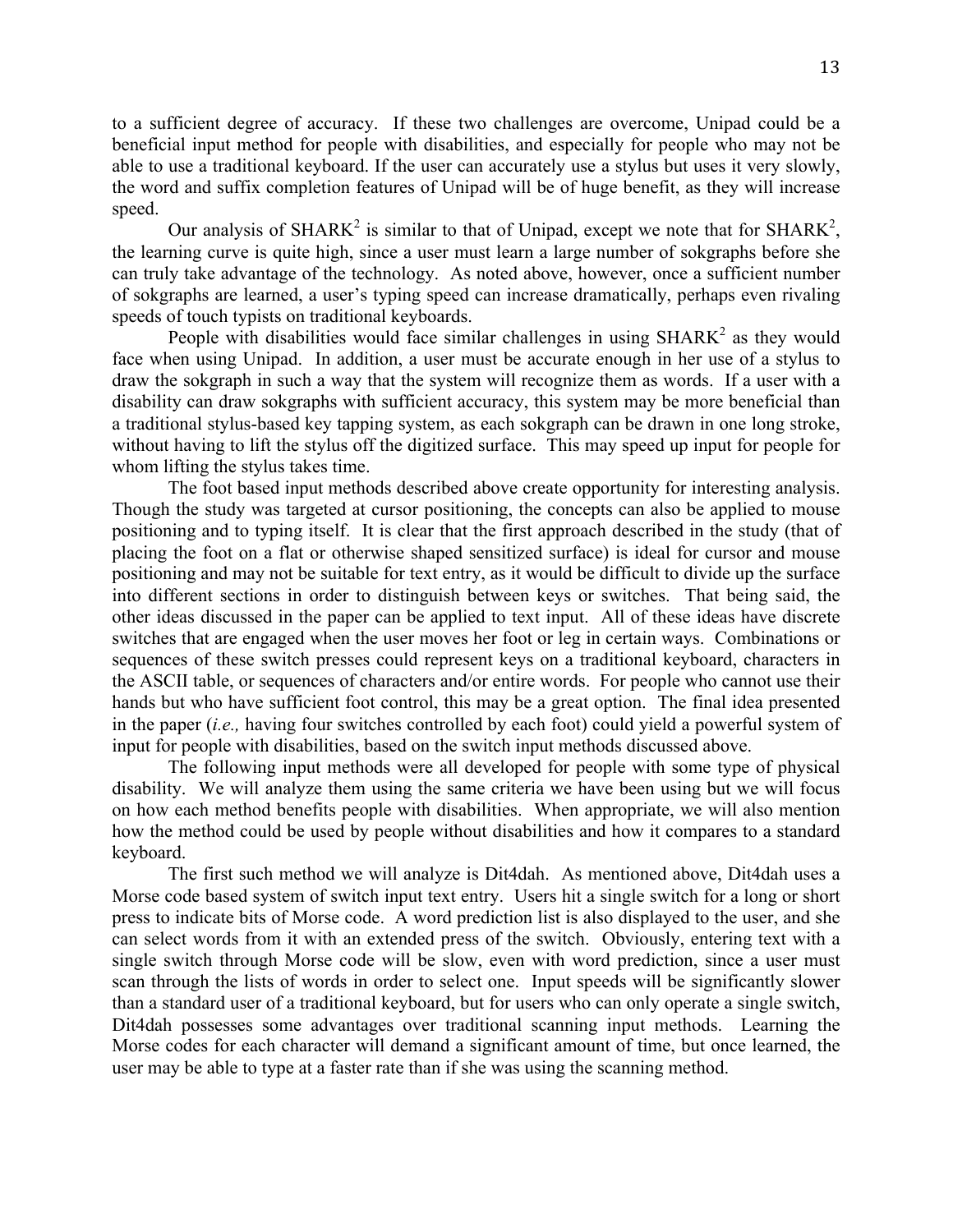The other method that uses switch input which we analyze is BinScroll. Through BinScroll, a user can select an item from an ordered list with only four buttons, using a modified version of the binary search algorithm. BinScroll was originally developed and tested with a large list of movie titles, where the user was tasked to select a specific title from the list [Lehikoinen, et. al., 2002]. However, as noted above, this list could easily be adapted to include letters, other characters, and possibly common words and phrases. The binary search algorithm provides a method to select the desired result in log n time, where n is the length of the list. If a user has the ability to control four switches, BinScroll, adapted to contain letters, symbols, and perhaps common words, could be beneficial, as it could create a quick input method, based on binary search.

The results of the usability study of the Wii Multimodal System (in which a user controls the mouse by head movements and types on a keyboard through voice commands) reveal that users found the system easy to learn, easy to use, and intuitive [Honye, et. al., 2012]. Study participants were more comfortable with the cursor positioning system than they were with the text input method, since this method only recognized letters and other keyboard keys instead of entire words. They found this to be too slow for efficient text input. They also reported that the system would misrecognize letters that sound the same, such as "m" and "n". Though the research was targeted for people with spinal cord injuries, study participants (all able-bodied people) reported that people without disabilities may want to use the cursor positioning system, as they found it to be easy to use and efficient.

#### **V. The Framework**

We will now propose a framework for the development of a recommender system that will be able to suggest a ranked order of input devices based on a user's specific abilities. Our framework aims to be inclusive in two ways. First, we aim that input methods that span a wide spectrum will all be able to fit in our framework. We acknowledge that it would be impossible and impractical for us to include all types of input methods here, but we hope that, based on the proposals and analysis here, this framework will allow others to analyze other forms of input that either exist now or are yet to be invented. Second, it is our intent that our framework thoughtfully and respectfully encompasses persons with a wide array of physical abilities. We create this framework with the hope that it can be used in future research as a basis for a recommender system to enable a person with a specific set of physical abilities to determine what type/form/method of text input would be most appropriate for them to use. Developing a recommender system is beyond the scope of this thesis, primarily because the amount of data required is too large and much of it is not available, but we hope that this may serve as a foundation. Limitations other than physical can be included or added to the framework, but for now we will concentrate on physical issues.

In designing a framework to assist a user in determining the input method/device that would be most suited to her specific set of abilities and challenges, it might be natural to ask a series of questions that the user could answer, after which a ranked list of recommended methods/devices would be produced. Examples of such questions follow in no specific order.

- Any fine motor control in either hand?
- Differentiate finger presses?
- Hit more than one keyboard key at a time?
- When trying to use standard keyboard, constantly hit undesired keys or unable to hit desired keys?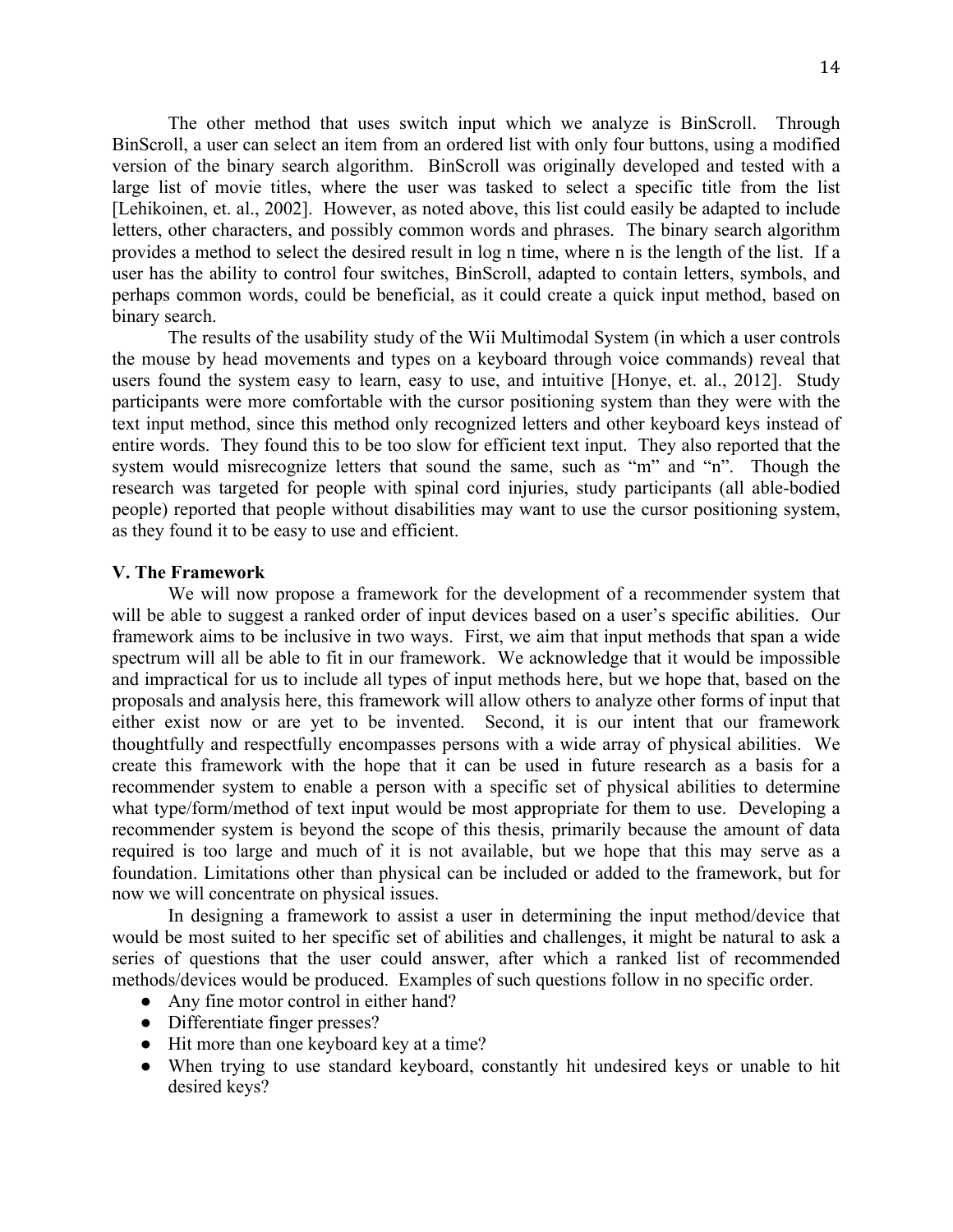- When trying to use standard keyboard, observe undesired multiple transmissions of same character?
- When trying to use standard keyboard, requires much time and adjustment to accurately position cursor using the arrow keys?
- Hold a stylus?
- Accurately draw and tap on a digitized surface?
- Memorize stylus handwriting?
- Memorize sokgraphs?
- Hit four or more switches positioned at any location of the user's body?
- Hit one three switches positioned at any location of the user's body?
- Control timing and duration of switch presses?
- Rate of character input slow enough to warrant word prediction?
- Clear and consistent speech pattern?
- Control of eye movement?
- Memorize switch encoding scheme?

Though these questions seem like the natural questions to ask when making a determination of the most appropriate input device, we found that these questions are not, in fact, helpful when developing a recommender system. To ask these questions implies that we construct our framework of questions in the form of a tree or directed acyclic graph (DAG). If we were going to construct our own framework in the form of a tree or a DAG, we would put a question about a user's abilities at each node. These questions could be as broad as whether they have any control of their extremities or as specific as whether they have enough fine motor control in all ten fingers to accurately touch type on a standard keyboard. The questions (nodes) would be placed in the tree or DAG in such a way that one question would lead to the next and eventually the path would lead to a leaf node, which would be a recommended input method or set of methods.

This approach, however, is extremely rigid, limiting, and prescriptive. In a tree, by definition, there is exactly one path from the root to any one leaf. The manner in which a user would answer the series of questions in a tree (or in a DAG in this case) would automatically exclude certain types of input devices that might, in fact, benefit the user. We, therefore, do not believe that a framework of questions structured as a tree or a DAG is an appropriate method for this application.

#### Benefits of a Recommender System

We believe producing a ranked list of recommended input methods/devices is the most appropriate way to construct this framework, given that we are dealing with human beings who are somewhat unpredictable. No matter how detailed the questions are and no matter how much thought and effort goes into designing appropriate and targeted questions that are hoped to lead a user to the ideal method/device, no framework will fully encapsulate the nuances that emerge when dealing with human beings. These nuances are perhaps more extreme and less well documented for people with disabilities than they are for the general population, so this adds yet another layer of complexity. Therefore, we believe that a framework which leads a user to a single answer (one specific input method, for example) is inappropriate because it may very well be the case that that input method may not work or may not be ideal for that specific user. Hence, a recommender system, producing a ranked list of suggested input methods/devices, is much more appropriate to this application. It gives the user the ability to research and then perhaps try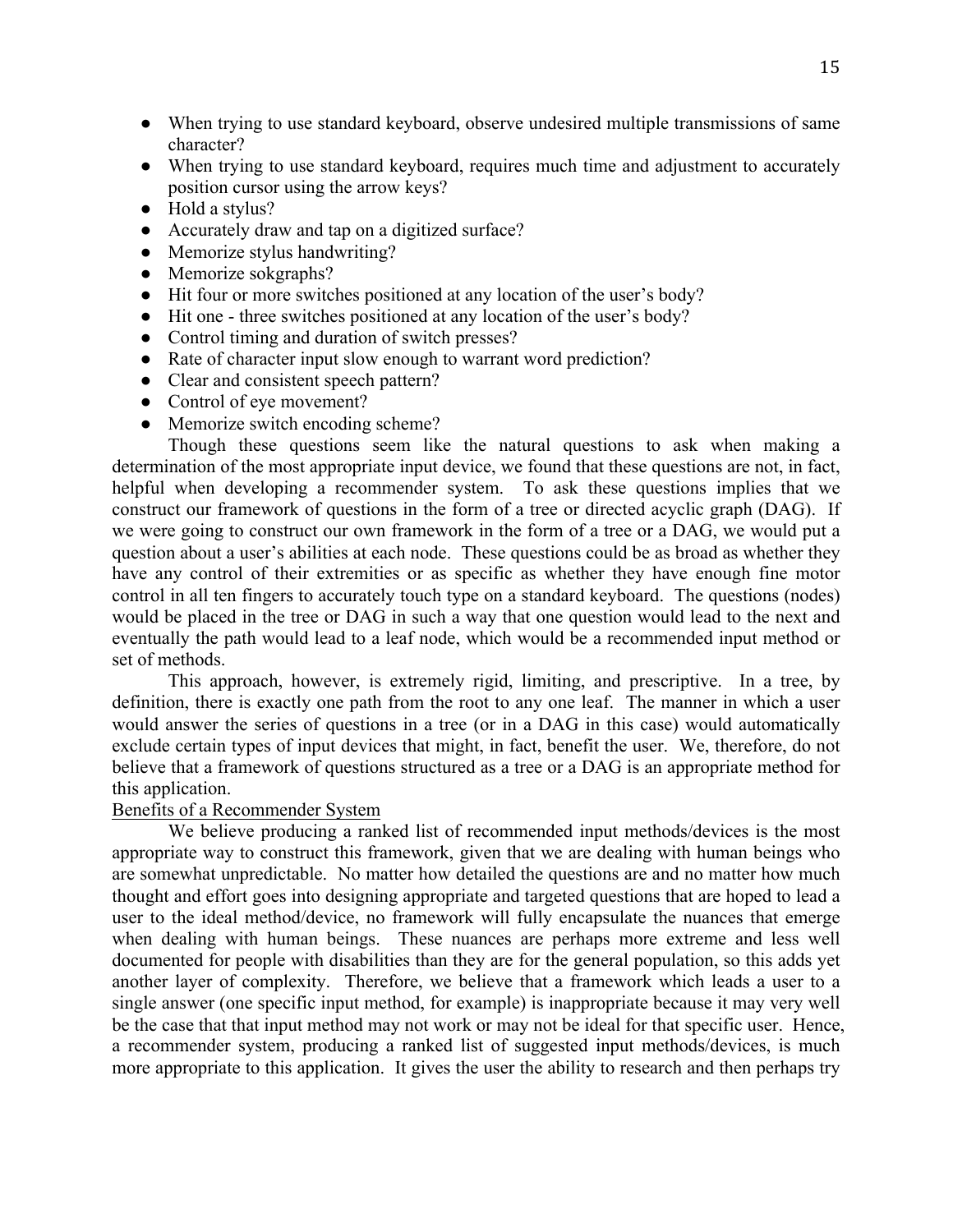the top ranked suggestion, and then if that does not work, continue down the list to the next suggestion.

### A Recommender System for Suggesting Input Devices

We will now propose the framework for the development of a recommender system for suggesting a ranked order of input devices based on a user's disabilities. We construct this recommender system in the form of a matrix. Along one axis (the x axis in our model), we have three categories of columns. In the first category, we have four columns which represent a person with the standard set of abilities. These columns are Standard Speech, Standard Gross Motor, Standard Fine Motor in Hands, Standard Sight. Our reasoning for dividing a person with the standard set of abilities into multiple columns (we chose four) will be evident shortly. Our second category includes columns for No Speech, No Gross Motor, No Fine Motor in Hands, No Sight. We will explain these columns shortly, as well. Our third category includes only one column, Increased Fine Motor in Feet, but it can be expanded to include other columns. This third category requires special attention and will be explained at the end of this matrix description. Along the other axis of our matrix (the y axis in our model), we place input devices.

|                             | Standard Speech | Standard Gross Motor | Standard Fine Motor in Hands | Standard Sight | No Speech | No Gross Motor | No Fine Motor in Hands | No Sight | ncreased Fine Motor in Feet (enter 1 for very<br>[good] |
|-----------------------------|-----------------|----------------------|------------------------------|----------------|-----------|----------------|------------------------|----------|---------------------------------------------------------|
| <b>Standard Keyboard</b>    |                 |                      | 0.8                          |                |           |                | $-0.8$                 |          | $\overline{0.5}$                                        |
| <b>Software Adaptations</b> |                 |                      | 0.4                          |                |           |                | $-0.3$                 |          | 0.6                                                     |
| Keyguard                    |                 |                      | 0.02                         |                |           |                | 0.4                    |          | 0.7                                                     |
| <b>Stylus Recognition</b>   |                 |                      | 0.5                          |                |           |                |                        | $-0.8$   | 0.9                                                     |
| Voice Recognition           | 0.7             |                      |                              |                | $-1$      | 0.9            |                        | 0.7      |                                                         |
| <b>Eye Gaze Recognition</b> |                 |                      |                              | 0.03           |           | 0.1            |                        | $-1$     |                                                         |
| Sign Language Recognition   |                 |                      | 0.01                         |                |           |                |                        |          |                                                         |
| Switch Input                |                 | 0.1                  | 0.1                          |                |           | 0.01           | 0.7                    |          | 0.8                                                     |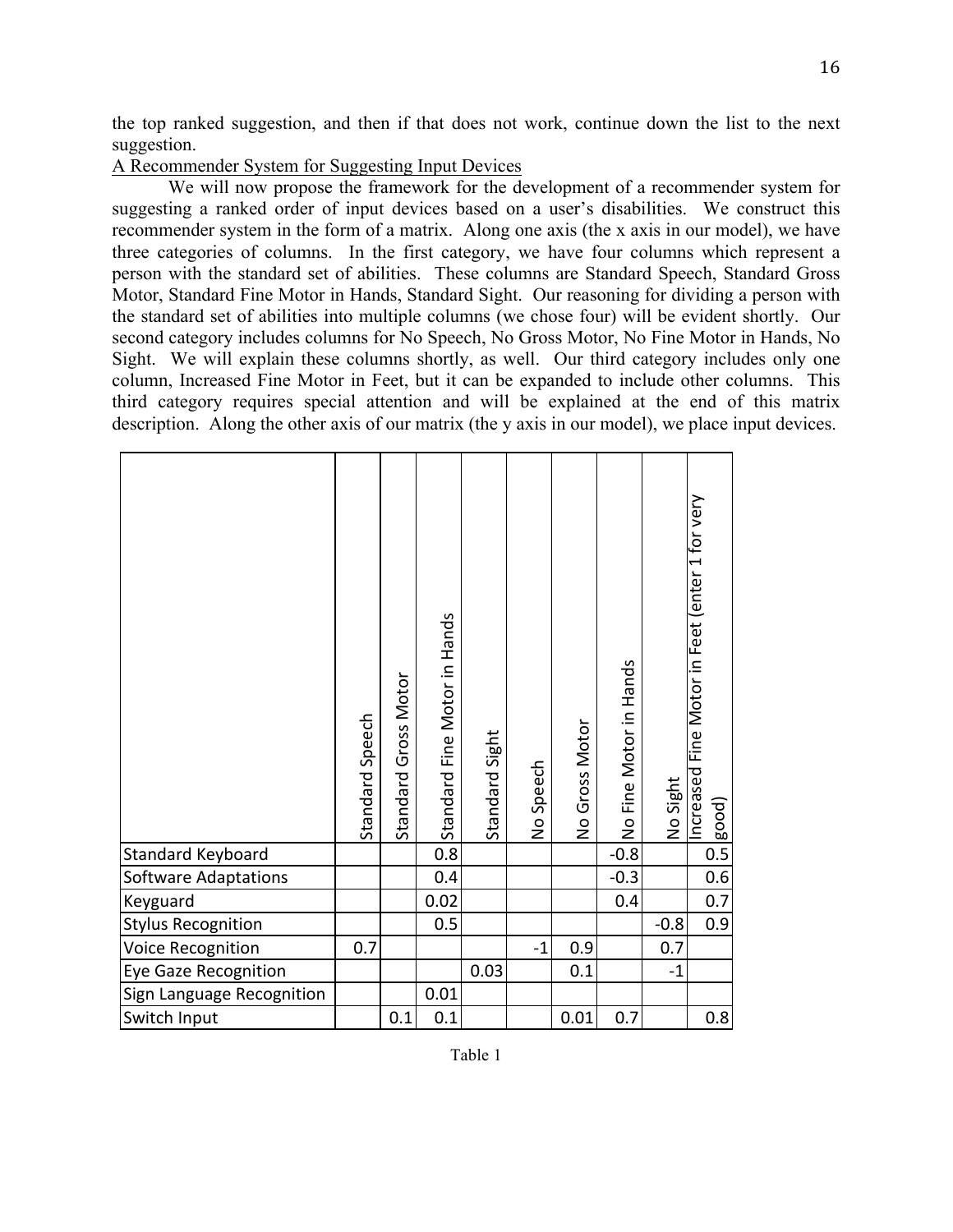We produce the recommended ordering of input devices by multiplying this matrix by a column vector which represents a person. This column vector has cells that represent each column in our matrix, and in each cell, we place a value between 0 and 1. These values represent the degree of applicability of that column in the person we are evaluating. For example, a person with the standard set of abilities would have 1's in the first four cells of the column and 0's in the second four cells. A person with no fine motor control in their hands would receive a 0 for the Standard Fine Motor in Hands column but a 1 in the No Fine Motor in Hands column. Gradient values in the person vector are permitted, so long as the values of pairs of cells which correspond to each other (i.e., Standard Speech and No Speech) sum to 1. We will leave the third category of columns in our matrix for the end of this description.

Determining the appropriate values for the matrix itself is beyond the scope of this thesis. We acknowledge that the data we use to demonstrate the effectiveness of our framework are largely speculative, but this is unavoidable. The data, however, are based on an analysis of the research presented in earlier sections of this thesis, as well as on the prior experiences of the author, who has a physical disability. As stated, though we lack accurate and sufficient data to implement such a recommender system, we propose the framework with the hope that it can be a catalyst for future research and implementation.

We will describe the data we use category by category, and by doing so, we hope to make our theory clear. We will begin with the first category of columns - the category which represents a person with the standard set of abilities. As stated, the values in the person vector that correspond to this first category would be all 1's for a person with the standard set of abilities, and all values in the person vector which represent the second category would be 0. Thus, for a person with the standard set of abilities, only the values in the first category of columns in our matrix influence the result of the dot product multiplication. This is a key insight on which we base much theory.

For a person with the standard set of abilities, we encode the desired ranked ordering of input devices by setting values in our matrix in the first category of columns in the following manner. All values in these first four columns are between 0 and 1 in our implementation, with higher numbers representing higher recommendation scores. For example, we gave the Standard Keyboard a score of 0.8 and Voice Recognition a score of 0.7, but we gave Sign Language Recognition a score of 0.01, since we assume that a person with the standard set of abilities would have extremely little benefit from the use of sign language recognition. It is important to note in which column we place these values. We place values for Standard Keyboard, Keyguard, and Stylus Recognition in the Standard Fine Motor in Hands column, since the usefulness of these input methods only depends on the degree of fine motor ability that the person has in her hands. Similarly, we place the value for Voice Recognition in the Standard Speech column, since the usefulness of voice recognition only depends on the degree that the person can speak normally. For some of our other input methods (Switch Input, for example), we distribute the desired value across multiple columns. A person can have fine or gross motor ability (or both) to have switch input be useful, so we distribute the desired value for Switch Input across the two appropriate columns. We are cognizant, however, that we want to maintain the desired ranked output for a person with the standard set of abilities by having the sums of each row correspond to the desired scores for each input method.

Next, we will explain the values in the second category of columns. Each column in this category corresponds to a negation of a column in the first category, although the values in the columns in the second category are somewhat different from those in the first category. All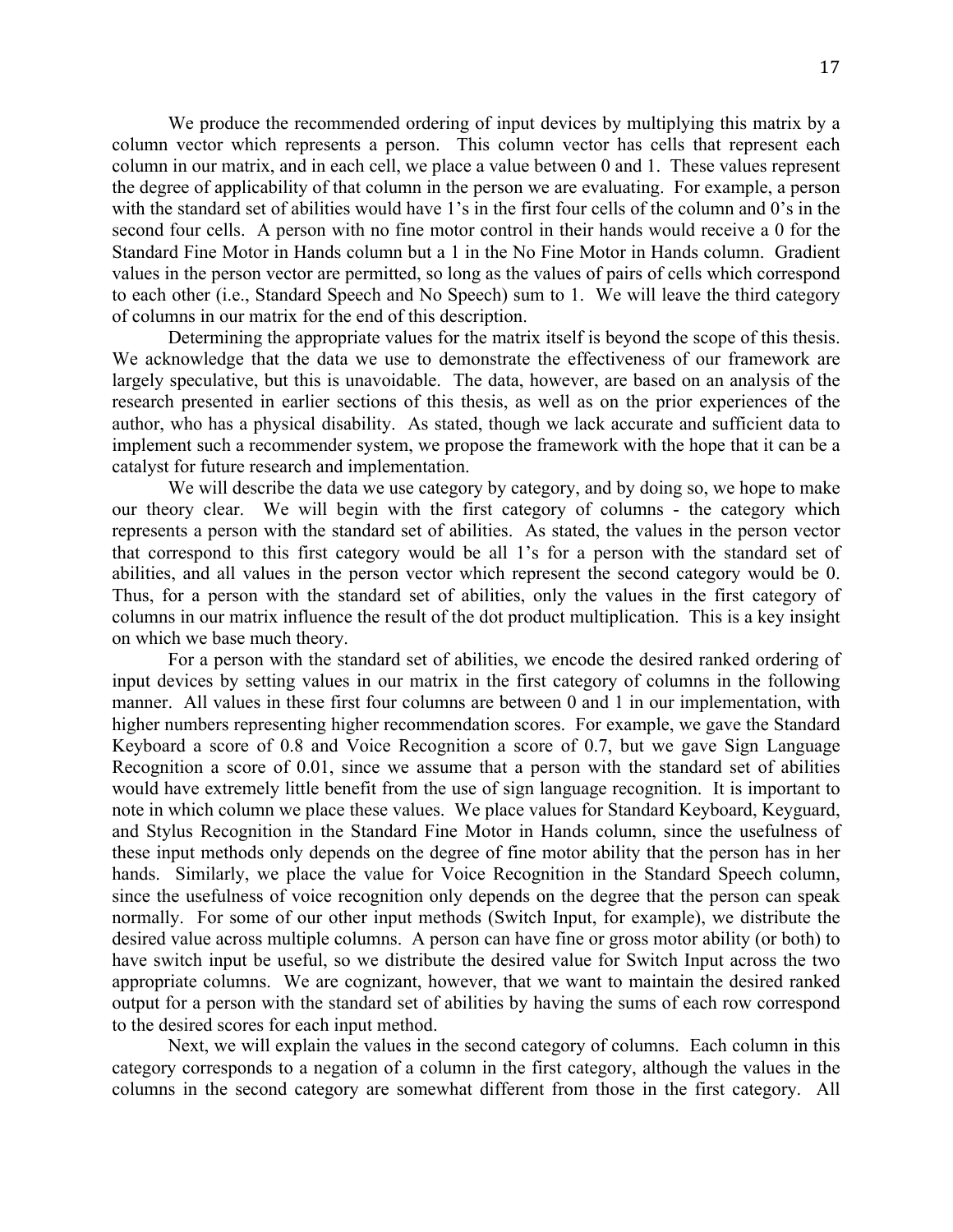values in this second category range from -1 to 1, with -1 meaning that the input device would be extremely unuseful for someone with the given challenge (No Fine Motor in Hands for the Standard Keyboard, for example), and 1 meaning that the input method would be very helpful. As was the case with the first category of columns, we can either place values in only one column for a given row or in multiple columns. An example of an input device that has values in multiple columns is Eye Gaze Recognition, where we give it 0.1 in the No Gross Motor column and -1 in the No Sight column. It is important to note that as opposed to the first category where we only placed values in columns where the ability directly impacted the usefulness of a given input device, here in the second category, we have a bit more leeway. This, in fact, is the power of the recommender system. We are able to suggest that someone who has no gross motor ability may want to try eye gaze recognition by giving a positive value in that cell.

Now we shall explain the third category of columns. As was stated, there is only one column in this category in our implementation, but this category, as well as the other two, can be expanded. The column we have in this third category is Increased Fine Motor in Feet. We put this column for someone who has developed a degree of fine motor ability in their feet that is above what the average person would have. Most likely, this compensation would be a result of a lack of fine motor ability in the hands, and this fact must be accounted for in the dot product multiplication, because otherwise the math does not work. A 0 in the person vector for this column means that the person has average fine motor ability in their feet, and increasing scores mean increased ability. However, since the person is presumably compensating for a lack of fine motor ability in their hands, the value in the person vector that corresponds to No Fine Motor Ability in Hands must be reduced proportionately before the multiplication is executed in order for the math to work.

### Implementing the Recommender System on Sample Users

We will now present a few examples to illustrate how this recommender system could function. It is important to bear in mind that the values in our matrix are largely speculative and that better results would be yielded from a larger table with researched data. We present these examples, however, to illustrate the method, rather than specific rankings.

We will consider four hypothetical individuals. We will say that Person A does not have any noticeable disabilities. We will say that Person B has athetoid cerebral palsy, Person C does not have any control in their legs, has tremors in their hands, and has a very mild speech impediment, and Person D is blind and has amputated arms but has compensated for lack of fine motor control in hands by developing very high fine motor control in the feet. Here are the person vectors for these four individuals:

|                               | Person A | Person B | Person C | Person D |
|-------------------------------|----------|----------|----------|----------|
| <b>Standard Speech</b>        |          | 0.7      | 0.9      |          |
| <b>Standard Gross Motor 1</b> |          |          | 0.5      | 0.5      |
| Strd F. Motor Hands 1         |          | 0.4      | 0.7      |          |
| <b>Standard Sight</b>         |          |          |          |          |
| No Speech                     |          | 0.3      | 0.1      |          |
| No Gross Motor                |          |          | 0.5      | 0.5      |
| No Fine Motor Hands 0         |          | 0.6      | 0.3      | 1*       |
| No Sight                      |          |          |          |          |
| ↑ Fine Motor Feet             |          |          |          |          |
|                               |          |          |          |          |

\*This becomes 0 before we multiply.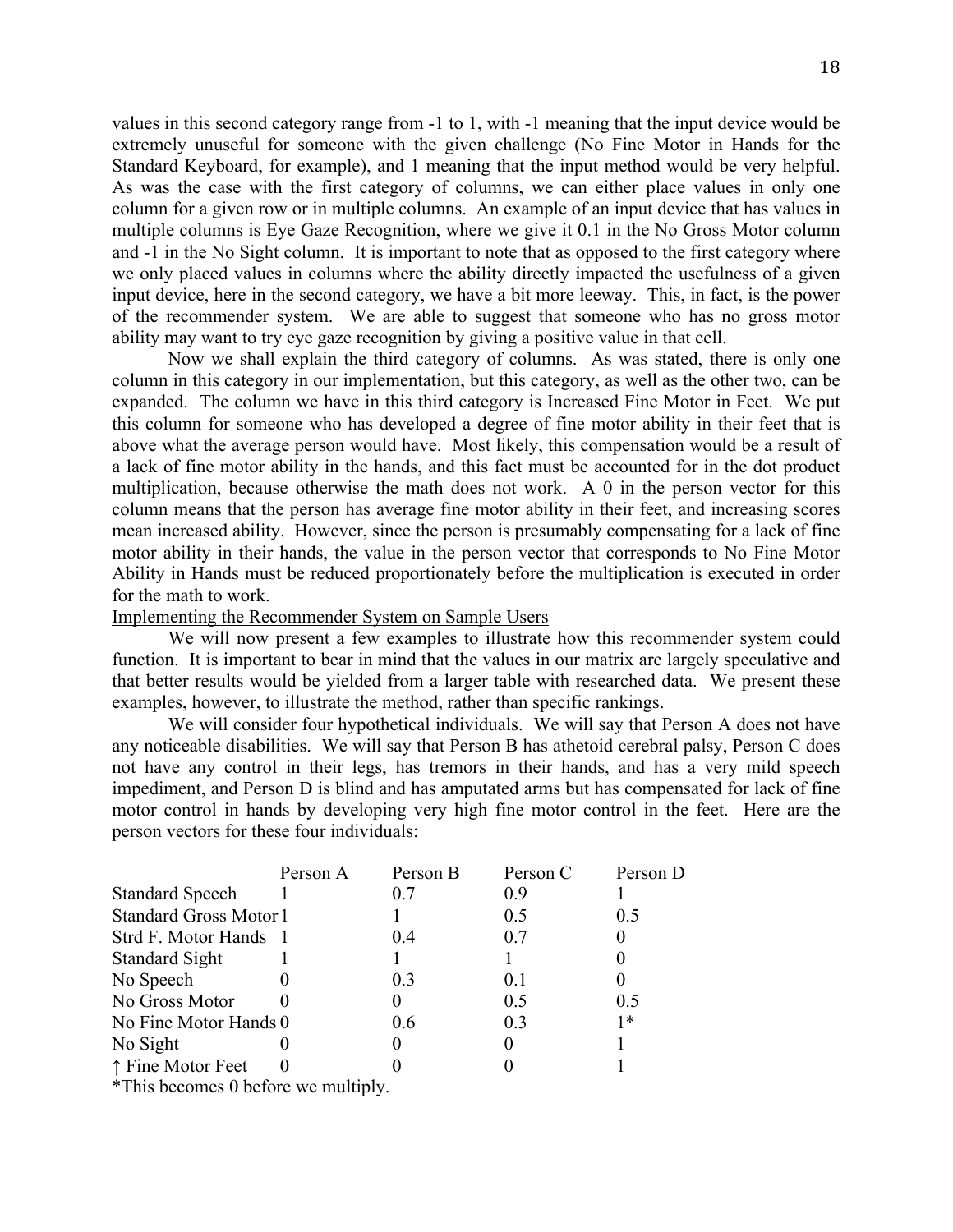We will now present the results of the evaluations of these four hypothetical individuals. We will include the ranked ordering for each person as well as the score that each input method received as a result of the dot product multiplication.

# **Person A:**

| <b>Standard Keyboard</b>         | 0.8  |
|----------------------------------|------|
| Voice Recognition                | 0.7  |
| <b>Stylus Recognition</b>        | 0.5  |
| Software Adaptations             | 0.4  |
| Switch Input                     | 0.2  |
| Eye Gaze Recognition             | 0.03 |
| Keyguard                         | 0.02 |
| <b>Sign Language Recognition</b> | 0.01 |

# **Person B:**

| Switch Input                     | 0.62    |
|----------------------------------|---------|
| Keyguard                         | 0.248   |
| <b>Stylus Recognition</b>        | 0.2     |
| Voice Recognition                | 0.19    |
| Eye Gaze Recognition             | 0.03    |
| <b>Sign Language Recognition</b> | 0.004   |
| Software Adaptations             | $-0.02$ |
| <b>Standard Keyboard</b>         | $-0.16$ |

## **Person C:**

| Voice Recognition                | 0.98  |
|----------------------------------|-------|
| <b>Stylus Recognition</b>        | 0.35  |
| <b>Standard Keyboard</b>         | 0.32  |
| Switch Input                     | 0.315 |
| Software Adaptations             | 0.19  |
| Keyguard                         | 0.134 |
| Eye Gaze Recognition 0.08        |       |
| <b>Sign Language Recognition</b> | 0.007 |

### **Person D:**

| Voice Recognition                | 1.85     |
|----------------------------------|----------|
| Switch Input                     | 0.905    |
| Keyguard                         | 0.7      |
| Software Adaptations             | 0.6      |
| <b>Standard Keyboard</b>         | 0.5      |
| <b>Stylus Recognition</b>        | 0.1      |
| <b>Sign Language Recognition</b> | $\theta$ |
| <b>Eye Gaze Recognition</b>      | $-0.95$  |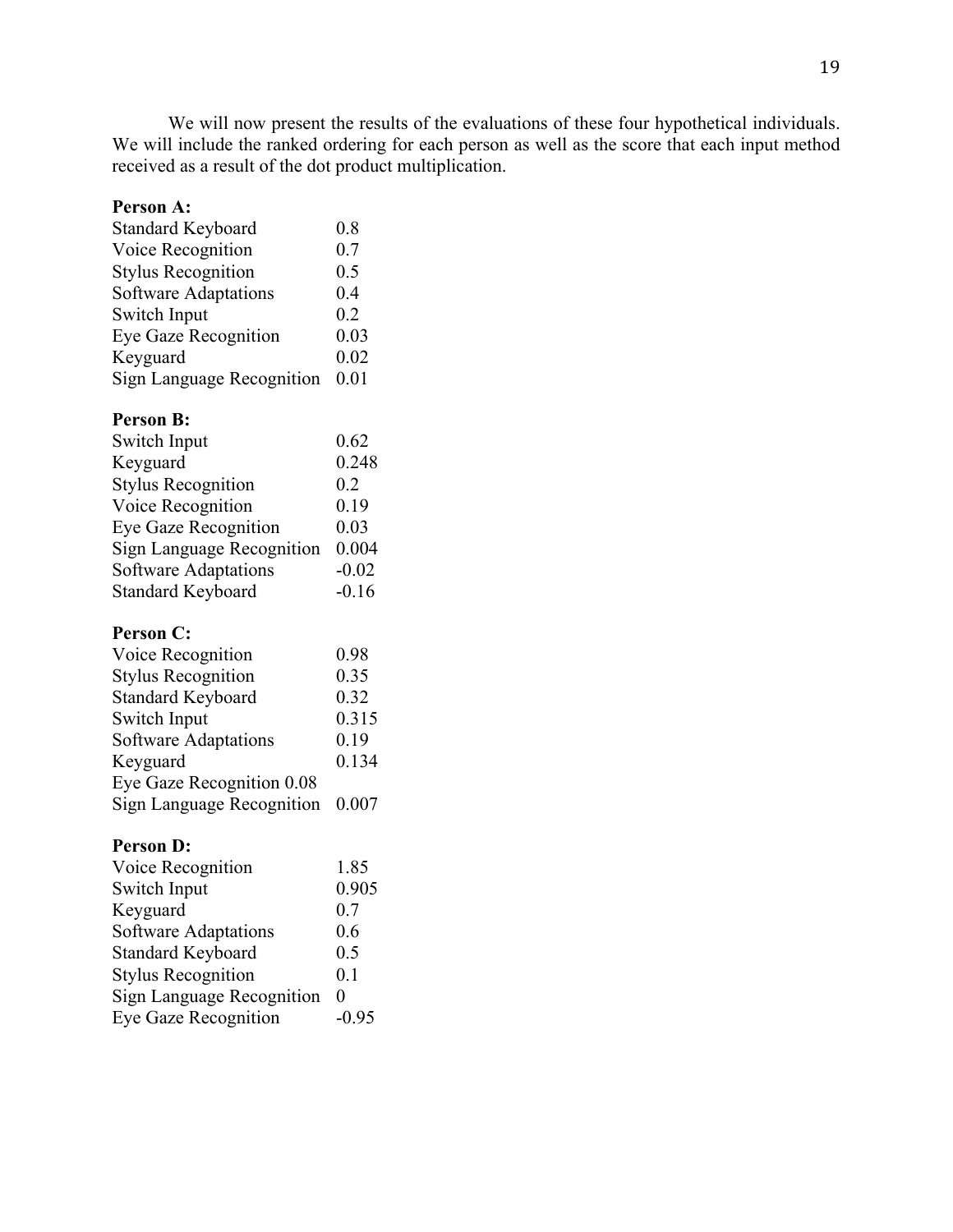### **VI. Conclusion:**

As is evident, the results of the recommender system for the four hypothetical individuals presented are not ideal. As stated, this is due to the fact that the data in our matrix are largely speculative. We are confident, however, that our method for determining the rankings is sound. Much of the data required for an accurate matrix does not exist, so it is our hope that this thesis may serve as a catalyst for further research in this area. Once accurate data is available, we believe that the framework we have presented for the recommender system can be implemented and used widely.

We have also presented a survey of text input devices and have formulated hypotheses as to which input method would be most suited to which population. We have explored input methods that span a wide spectrum, from the standard unmodified keyboard to voice, eye gaze, and sign language recognition, and from keyguards and switch input to stylus and handwriting detection. We have documented the advantages and drawbacks of each method investigated and have tried to draw connections between methods where appropriate. Knowledge is power, and we hope that this thesis will serve as a foundation of knowledge, comparing text input methods to each other and proposing a robust system to recommend devices based on ability.